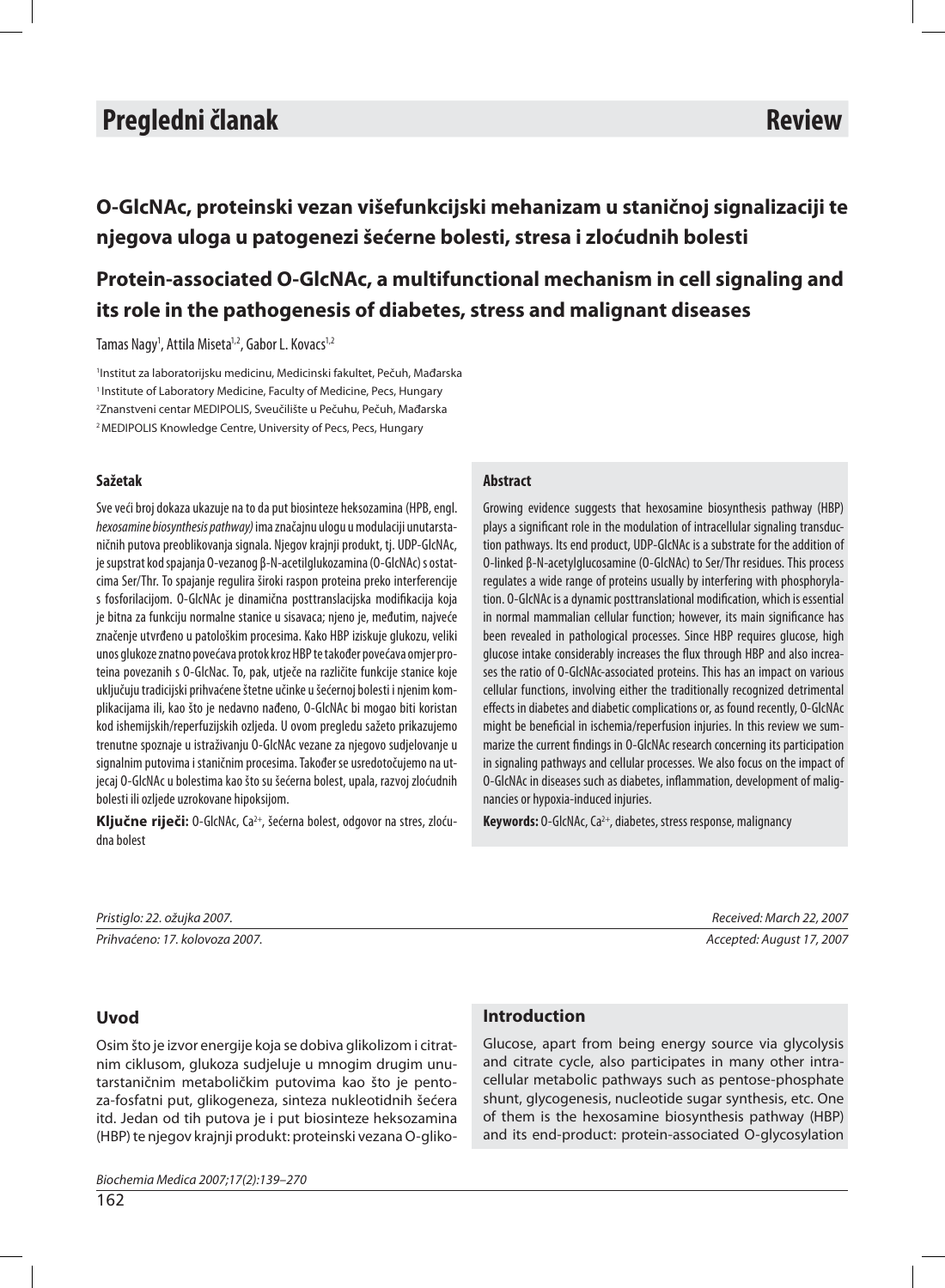zilacija. Tijekom posljednjih su godina heksozaminski put i O-GlcNAc postali predmetom intenzivnog istraživanja, posebice stoga što bi mogli interferirati s kinazama i fosforilacijom u nekoliko signalnih putova (1). O-glikozilacija se odigrava unutar citoplazme i jezgre i uključuje osjetljive ciljne proteine zbog specifičnog i reverzibilnog enzimskog prijenosa metabolita hek sozaminskog puta: UDP-Nacetil glu kozamina na OH-sku pinu amino ki selina proteina serina ili treonina.

O-GlcNAc je prvi put opisan 1984. godine (2) i otada je njegova važnost spoznata u nekoliko staničnih procesa kao što su prepoznavanje hranjivih tvari (3), regulacija staničnog ciklusa (4) ili modifikacija nekoliko čimbenika prijepisa (5-9). S obzirom na tako široku funkcionalnost O-GlcNAc ne iznenađuje da je povezan s razvojem brojnih patofizioloških procesa. Najočitije i dobro poznato značenje O-GlcNAc ustanovljeno je u kroničnim komplikacijama šećerne bolesti i inzulinske rezistencije (pregled pod 10); međutim, prilagodba na stres, osobito s obzirom na srce, odnedavno je također u središtu pozornosti (11,12). Donekle je paradoksno da dok je s jedne strane učinak povećanog protoka kroz hek sozaminski put štetan kod šećerne bolesti, s druge se strane čini da je povećani O-GlcNAc blagot voran kod bolesti zglobova kao što je osteoar tritis, ili u situacijama akutnog stresa kao što je ishemijski srčani na padaj (13,14). Naš je cilj dati prošireni pregled me hanizama i teškoća kod signalnih putova, osvrnuti se na trenutno razumijevanje uloge GlcNAc u određenim bolestima, te postići što dublji uvid u dvostrana svojstva O-GlcNAc.

## **Put HBP**

Približno 2-4% glukoze koja pristigne u stanicu metabolizira se putem biosinteze heksozamina (HBP). Ključni enzim je glutamin-fruktoza-6P-amidotransferaza (GFAT) koja katalizira reakciju: L-glutamin + D-fruktoza-6P = L-glutamat + D-glukozamin-6P. Tu je reakciju moguće zaobići tako što se glukozamin neposredno dodaje stanicama i time se povećava protok HBP. Nakon dva kasnija metabolita u protoku (N-acetilglukozamin-6P, N-acetilglukozamin-1P), krajnji produkt HBP je UDP-N-acetilglukozamin (UDP-GlcNAc).

UDP-GlcNAc se koristi u sintezi peptidoglikana, u sintezi lipo- i mukopolisaharida, biosintezi proteoglikana Ntipa (vezanog na amid "N" na pokrajnjem lancu Asn) ili O-tipa (najčešće se prvi N-acetilgalaktozamin (galNAc) veže  $α$ -glikozidnom vezom na OH-skupinu Ser/Thr, a zatim se spajaju dodatne ugljikohidratne molekule kao npr. GlcNAc), te biosintezi povezanoj glikozil-fosfatidilinozitolom (kojom se osigurava učvršćenje proteina na membrane). Proteinski povezan O-GlcNAc (Slika 1.) pripada O-tipu glikozilacije, no on dodaje samo jednu O-vezanu molekulu b-N-acetilglukozamina serinskim i treoninskim ostatcima ciljnih proteina (15). O-GlcNAc je također jedinstven

(O-GlcNAc). In the last few years, hexosamine pathway and O-GlcNAc became an intensively investigated topic, in particular because they might interfere with kinases and phosphorylation in a number of signaling pathways (1). O-glycosylation takes place and remains inside the cytoplasm and the nucleus on susceptible target proteins due to a specific and reversible enzymatic transfer of the hexosamine pathway metabolite: UDP-N-acetylglucosamine to the OH group of serine or threonine amino acids of these proteins.

O-GlcNAc was first described in 1984 (2) and since then its importance in several cellular processes has been recognized, such as nutrient sensing (3), cell-cycle regulation (4), or modification of several transcriptional factors (5-9). Given that O-GlcNAc has such widespread functionality it is not surprising that it has been associated with the development of numerous patho-physiological processes. The most obvious and well known significance of O-GlcNAc has been established in chronic complications of diabetes mellitus and insulin resistance (reviewed in 10); however, stress adaptation, especially regarding the heart, has lately also come in the spotlight (11,12). It is somewhat paradoxical that while, on the one hand, the effect of increased flux through the hexosamine pathway in diabetes is deleterious, on the other hand increased O-GlcNAc seems to be beneficial in joint diseases such as osteoarthritis, or in acute stress-situations such as an ischemic heart attack (13,14). Our goal was to give an extensive summary on the mechanisms and involvements in signaling pathways, to review the current understanding of the role of GlcNAc in certain diseases and to get a deeper insight of the Janus faced properties of O-GlcNAc.

## **HBP** pathway

Approximately 2-4% of the glucose entering the cell is metabolized through the hexosamine biosynthetic pathway (HBP). The key enzyme is glutamine-fructose-6P amidotransferase (GFAT) which catalyzes the L-glutamine + D-fructose-6P = L-glutamate + D-glucosamine-6P reaction. This reaction can be bypassed by directly adding glu cosamine to cells and thus increasing the HBP flux. Following the two subsequent downstream metabolites (N-acetylglucosamine-6P, N-acetylglucosamine-1P), the end-product of HBP is UDP-N-acetylglucosamine (UDP-GlcNAc).

UDP-GlcNAc is utilized in peptidoglycan synthesis, in lipo- and mucopolysaccharide synthesis, N-type (linked) to the amide "N" on the sidechain of Asn) or O-type proteoglycan biosynthesis (most commonly, first N-acetylgalactosamine (galNAc) is linked by an α-glycosidic linkage to the OH group of Ser/Thr, then additional carbohydrate molecules are attached such as GlcNAc), glycosyl-phosphatidylinositol (GPI)-linked biosynthesis (provides the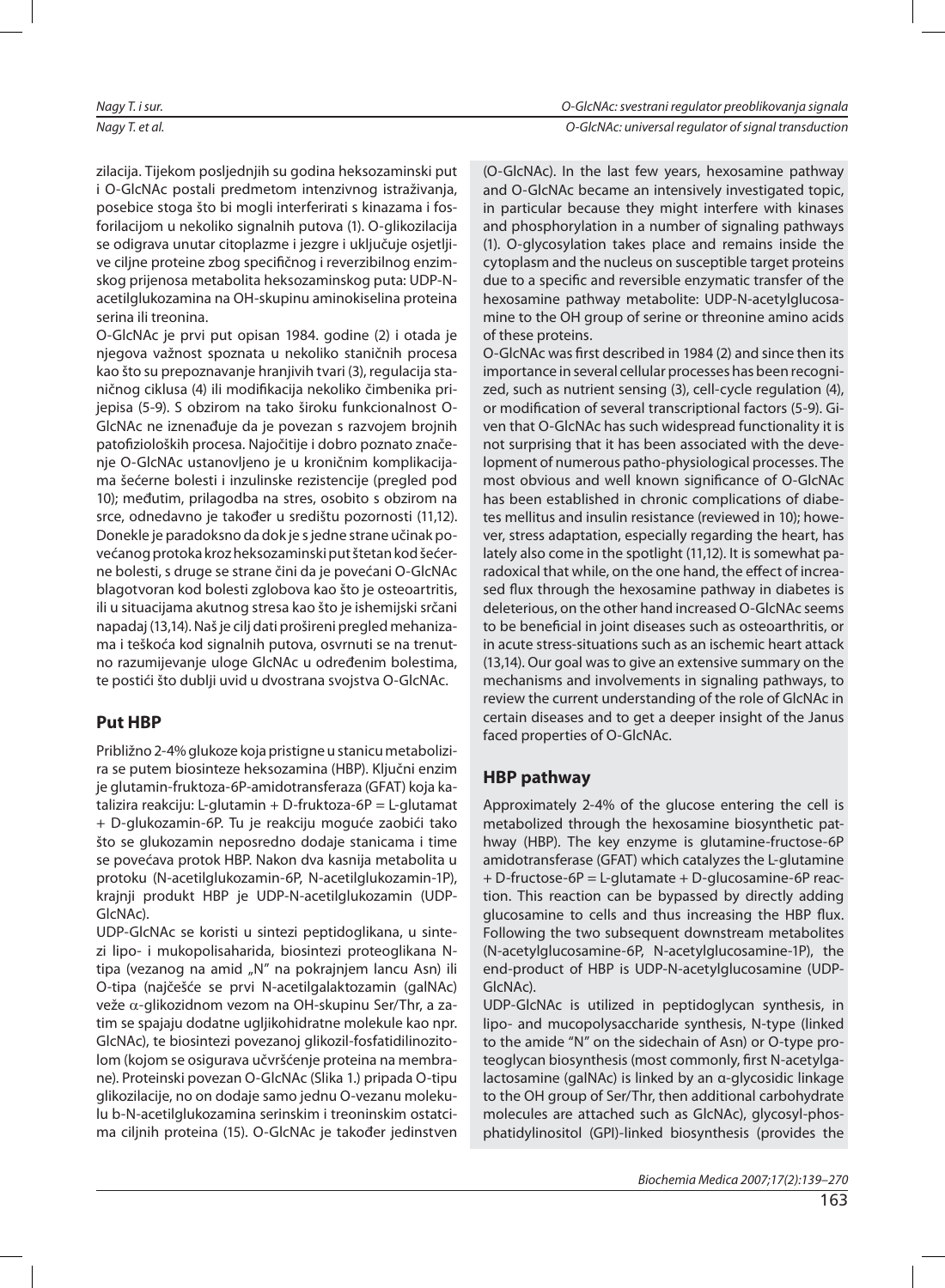po tome što se pojavljuje poglavito u citoplazmi i jezgri. O-vezani GlcNAc predstavlja reverzibilnu reakciju dok se preostale poslijetranslacijske glikozilacije, koje su trajne, zbivaju u endoplazmatskom retikulu (ER) ili Golgijevom aparatu. O-GlcNAc je brz, dinamičan proces; kratkotrajna primjena glukozamina ili izlaganje raznolikim uvjetima stresa mogu dovesti do povišenih razina proteinski vezanog O-GlcNAc (11,16). S druge strane, razine O-GlcNAc nakon oporavka od podražaja poprimaju prijašnje vrijednosti u relativno kratkom vremenskom razmaku (11). S obzirom da treba OH-ostatke Ser/Thr, O-GlcNAc može konkurirati fosforilaciji i time ukazuje na mogućnost preinačivanja signalnih slijedova (kaskada) ovisnih o fosforilaciji (1,17-19). Postoje, međutim, također dokazi da mjesta za fosforilaciju kao i za O-GlcNAc mogu istodobno biti prisutni na istom proteinu i u tom slučaju utjecati na funkcije proteina u suradnji, a ne na konkurentski način (20,21). Zanimljivo je da pored mnoštva kinaza samo jedan gen kodira O-GlcNAc-transferazu (OGT) koja je smještena na kromosomu X (22). Regulacija OGT zasad nije shvaćena u pot punosti, no postoje dokazi da je sama OGT meta kako fosforilacije, tako i O-GlcNAc (23). Uklanjanje N-acetilglukozaminske skupine iz proteina katalizira i specifičan enzim nazvan O-GlcNA kaza, a njegov je gen smješten na 10. kromosomu (24). Dokazivanje da je protein in vivo zaista O-glikoziliran iziskuje sveobuhvatne, višestruke pristupe kao što su imunoprecipitacija, dvodimenzionalna elektroforeza i spektrometrija masa tako da se istraživači u većini studija odlučuju za istodobno mjerenje ukupnih razina O-

GlcNAc i aktivnosti i razina izražaja proteina od interesa.

an choring of proteins to membranes). Protein-associated O-GlcNAc (Figure 1.) is an O-type glycosylation, but it only adds a *single* O-linked β-N-acetylglucosamine molecule to the serine and threonine residues of target proteins (15). O-GlcNAc is also unique in terms that O-GlcNAc occurs mainly in the cytoplasm and nucleus. O-linked glcNAc is a reversible reaction while the remaining posttran slational glycosylations take place in the ER or Golgi and are permanent. O-GlcNAc is a fast, dynamic process; short treatment of glucosamine or exposition to a wide variety of stress conditions can lead to increased levels of protein-associated O-GlcNAc (11,16). On the other hand, after recovery from the stimuli, O-GlcNAc levels return to previous values over a relatively short period of time (11). Since O-GlcNAc needs Ser/Thr OH-residues, it can compete with phosphorylation indicating a possibility to modulate the phosphorylation-dependent signaling cascades (1,17-19). However there is also evidence that both phosphorylation sites and O-GlcNAc sites can co-exist on the same protein, influencing the protein's function in this case in a co-operative rather than a competitive way (20, 21).

Interestingly, while there is an abundance of kinases, only one gene encodes O-GlcNAc transferase (OGT) which is located on the X chromosome (22). The regulation of OGT has not been well understood yet, but there is evidence that OGT itself is a target for both phosphorylation and O-GlcNAc (23). The removal of the N-acetylglucosamine group from proteins is also catalyzed by a specific enzyme called O-GlcNA case and its gene is localized on the 10<sup>th</sup>



**SLIKA 1.** Odvijanje biosinteze heksozamina **FIGURE 1.** The hexosamine biosynthesis pathway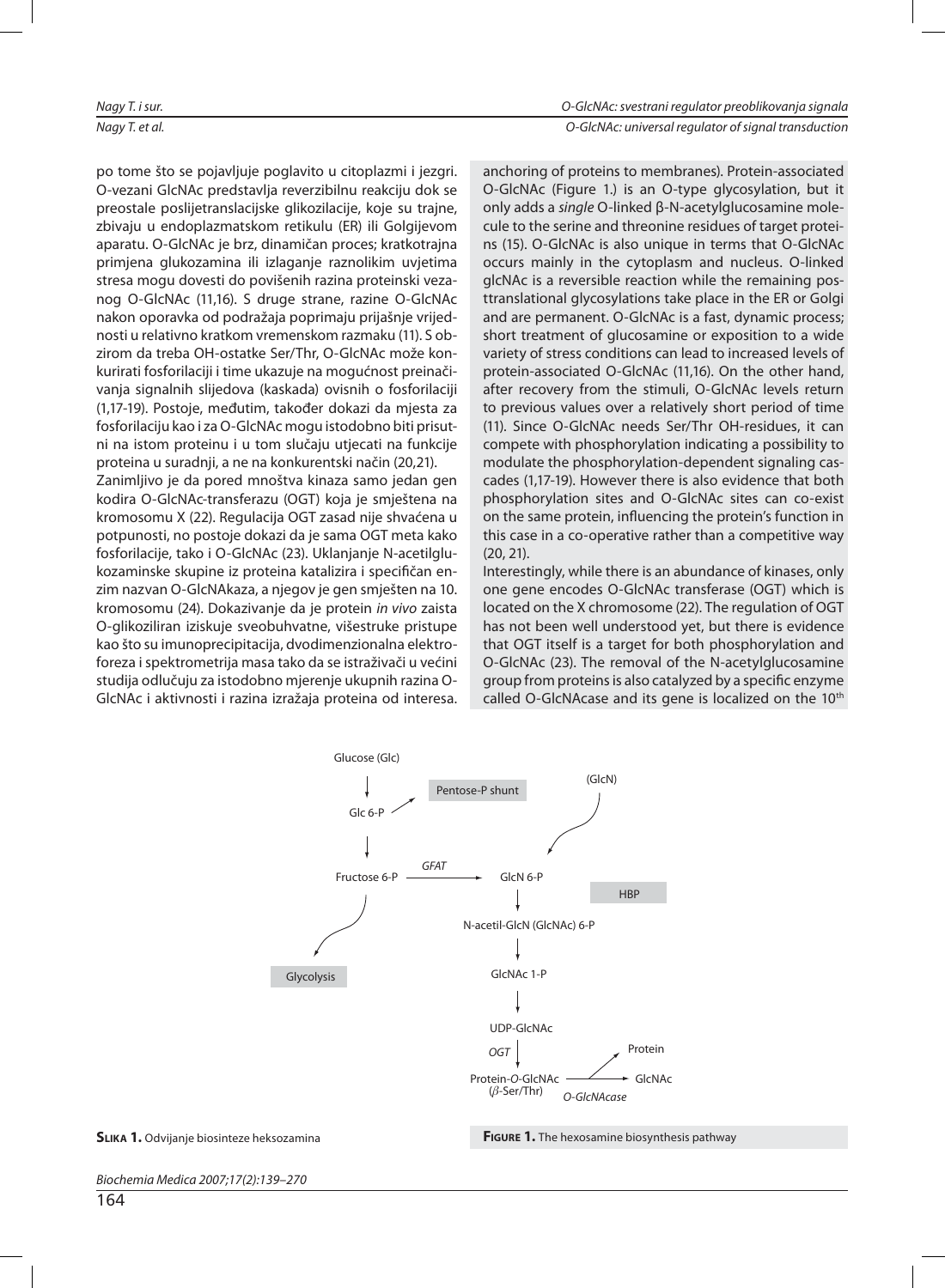Najčešće korištena specifična antitijela protiv O-GlcNAcproteina nazivaju se CTD110.6 i RL-2 (25,26). Postoji više načina da se na razine O-GlcNAc utieče eksperimentalno; npr. pretjeranim izražajem ili brisanjem/prigušivanjem gena ključnih enzima kao što su GFAT, OGT i O-GlcNA kaza (11,27-29). Treba istaknuti da unatoč tome što je moguće proizvesti stanične linije s pogreškom u HBP, prisutnost O-GlcNAc je od vitalnog značenja tako da genetički mani pulirane živo tinje s OGT umiru u embrio nalnom stadiju (22). Radi oponašanja dijabetičkih uvjeta protok kroz HBP može se povećati dodavanjem glukozamina izvana ili visokih koncentracija (25-30 mM) šećera (29). Kod korištenja vrsti stanica koje su ovisne o inzulinu te bez drugih dostupnih izvora energije (npr. laktata) posebna je pozornost potrebna kad su stanice izložene glukozaminu tijekom duljeg razdoblja jer glukozamin može iscrpsti razine ATP-a (30).

U studijama je također opisano da primjena glutamina ima sličan učinak (povećanjem aktivnosti GFAT) (31). Azaserin i 6-diazo-5-oksonorleukin (DON) inhibiraju GFAT te time smanjuju protok kroz HBP, dok aloksan inhibira OGT smanjujući time samo razine O-GlcNAc, uz relativno nepromijenjene ostale metabolite HBP (32). O-(2-acetamido-2-deoksi-D-glukopirnosiliden) amino-N-fenil-karbamat (PUGNAc) i streptozotocin (STZ) blokiraju O-GlcNA kazu, a time i uklanjanje O-GlcNAc iz proteina (33,34). Treba napomenuti da su aloksan i STZ nespecifični inhibitori; iako posebice STZ ima prijeporan učinak, on je unatoč tome lijek u širokoj uporabi u studijama na životinjama za izazivanje šećerne bolesti tipa 1 preko razaranja β-stanica gušterače.

Broj identificiranih proteina koji omogućuju poslijetranslacijsku O-glikozilaciju ubrzano raste te danas obuhvaća vi še od 400 sta nič nih pro tei na kao što su NF-κB, aneksin, endotelna dušična oksid-sintaza, αB-kristalin, OGT, α-tubulin, c-myc, protein 70 toplinskog šoka itd. Kako bi potpomogao istraživanje O-GlcNAc, Centar za analizu bioloških sekvenci ima internetske stranice dostupne na: http://www.cbs.dtu.dk/services/YinOYang/ gdje iznosi predviđanja vezana za živčanu mrežu i mjesta spajanja Oβ-GlcNAc u eukariotskim proteinskim sekvencama.

## **Ut je caj O-GlcNAc na fun kci ju pro tei na**

Modifikacija proteina preko O-GlcNAc definitivno izaziva promjene u njihovoj funkcionalnosti. Prva i temeljito istražena funkcija O-GlcNAc je odnos prema fosforilaciji (35,36). Wells i sur. su pokazali da OGT i proteinska fosfataza 1 koegzistiraju u zajedničkom kompleksu (37). U nekim su proteinima snižene razine O-GlcNAc povezane s povišenim razinama fosforilacije (Tau iz moždanog tkiva bolesnika s Alzheimerovom bolešću, 38). Nedavna je studija također dokazala da je fosforilacija p38 podložna modifikaciji pomoću GlcNAc (39). Dokazano je da inhibicija kinaza

chromosome (24). To prove that a protein in vivo is indeed O-glycosylated requires extensive, multiple approaches such as immunoprecipitation, 2D electrophoresis and mass spectrometry, so that in most studies researchers decide for the measurement of the overall O-GlcNAc levels simultaneously with the activity and expressional levels of the proteins of interest. The most commonly used specific antibodies against O-GlcNAc proteins are called CTD110.6 and RL-2 (25,26). There are multiple ways to influence O-GICNAC levels experimentally: e.g. by overexpression or by gene deletion/gene silencing of key enzymes such as GFAT, OGT and O-GlcNA case (11,27-29). It has to be noted that even though HBP-defected cells lines can be created, the presence of O-GlcNAc is vital and OGT-knocked-out animals die at embryonic stage (22). To simulate diabetic conditions, the flux through HBP can be increased by adding external glucosamine or high levels (25-30 mM) of sugar (29). When working with insulin-dependent cell types and with no alternate energy source available (e.g. lactate), care should be taken when cells are exposed to glu cosamine for a prolonged period of time since glucosamine may deplete ATP levels (30).

It has also been reported that glutamine treatment has similar effect (through enhancing GFAT activity) (31). Azaserine and 6-diazo-5-oxonorleucine (DON) inhibit GFAT, thus decreasing the flux through HBP, while *alloxan* inhibits OGT, decreasing only the levels of O-GlcNAc and leaving the other metabolites of HBP relatively unchanged (32). O-(2-Acetamido-2-deoxy-D-glucopyranosylidene)amino-N-phenyl-carbamate (PUGNAc) and streptozotocin (STZ) block O-GlcNA case and thus in hibit the removal of O-GlcNAc from proteins (33,34). It should be noted that alloxan and STZ are non-specific inhibitors; although STZ especially has a debatable effect, it is a widely used drug in animal models to induce type 1 diabetes by destroying pan creatic β-cells.

The number of identified proteins capable of posttranslational O-glycosylation is quickly growing, to date they include more than 400 cellular proteins, such as NF-κB, annexin, endothelial nitric oxide synthase, αB-crystallin, OGT, α-tubulin, c-myc, heat shock protein 70 etc. To aid O-GlcNAc research, Center for Biological Sequence Analysis web site, available at: http://www.cbs.dtu.dk/services/YinOYang/ produces neural network predictions for O-ß-GlcNAc attachment sites in eukaryotic protein sequences.

## **Influence of O-GlcNAc on protein function**

O-GlcNAc modification of proteins definitely induces changes in the functionality of these proteins; the first and most thoroughly investigated function of O-GlcNAc is the relation to phosphorylation (35,36). Wells and co-workers have shown that OGT and protein phosphatase1 co-exist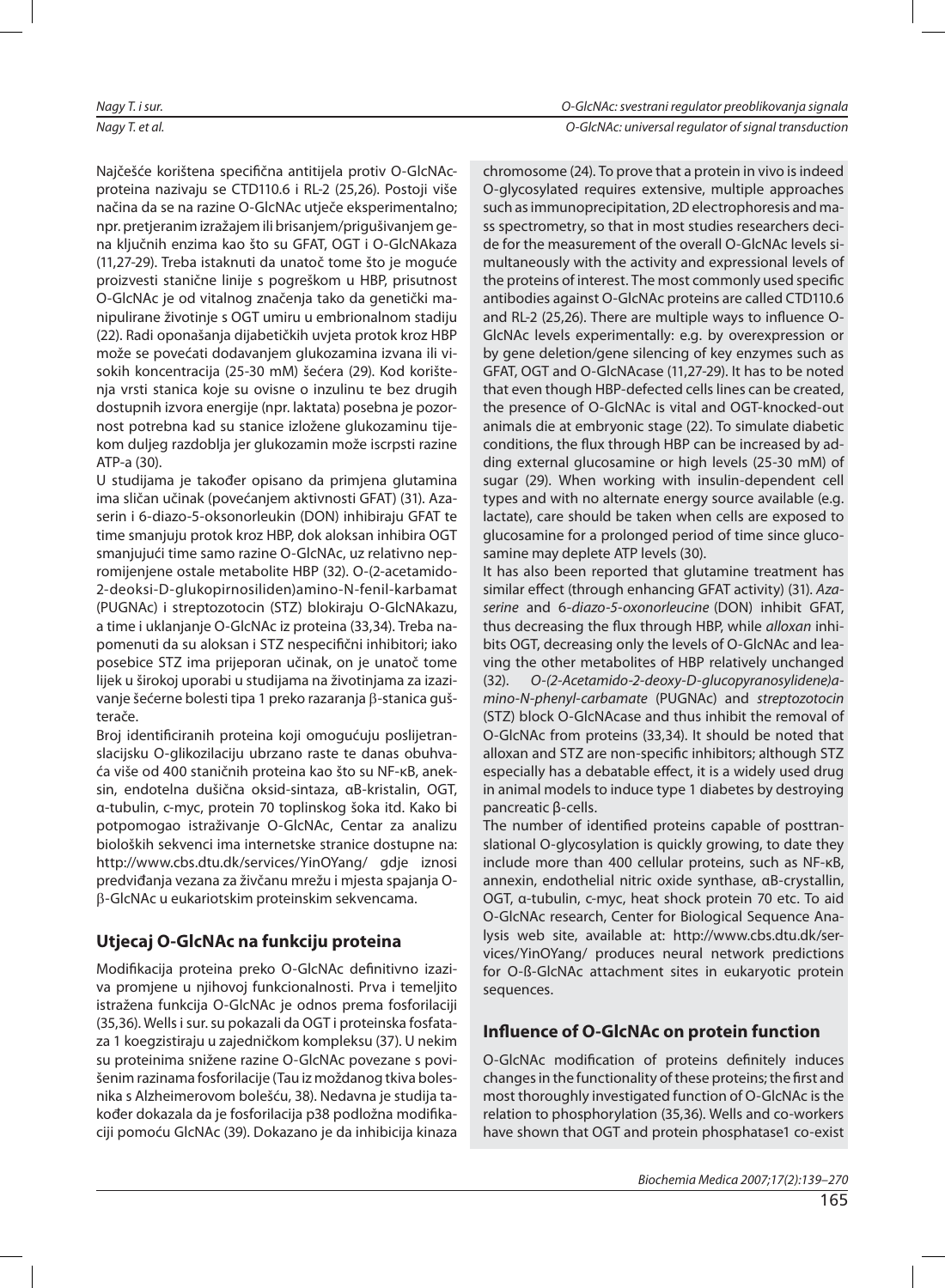kao što su PKC i PKA može povećati razine O-GlcNAc (35). Ako se ti podatci razmotre zajedno, čini se da je najuobičajenija interakcija između fosforilacije i O-GlcNAc recipročna.

O-GlcNAc može također priječiti razgradnju proteina, bilo blokiranjem fosforilacijskih mjesta nužnih da bi pospješio raz gradnju (npr. estro genski receptor - ER -  $\beta$  koji ima sekvencu PEST = kratak život proteina signalizira područje bogato aminokiselinama prolinom - P, glutamičnom kiselinom - E, serinom - S, i treoninom - T), ili O-GlcNAc izravno blokira ciljna mjesta razgradnje proteina (npr. Sp1) (40,41). Postoje također dokazi koji ukazuju da je proteazom Oglikoziliran te da razina O-GlcNAc na proteazomima ovisi o prehrambenom stanju stanica (42). Prema toj hipotezi koncentracije glukoze te stoga i protok u HBP i O-GlcNAc smanjuju se tijekom izgladnjelosti stanice, pa se proteazom time rješava inhibicije i omogućuje da razgradnja proteina bude izvor energije.

Osim gore navedenih mehanizama, O-GlcNAc može također regulirati interakcije protein-protein i lokalizacije proteina (pregled u 1, 43). S obzirom da je ugljiko hidrat, dodatavanje O-GlcNAc može promijeniti hidrofobnost proteina. Danas se malo zna o učinku O-GlcNAc na hidrofobnost proteina, premda postoje određeni dokazi da O-GlcNAc može promijeniti hidrofobne reakcije između proteina (42). Također, naši su nedavni, no još neobjavljeni rezultati, pokazali izmijenjenu osmotsku rezistenciju i difuziju unutarstanične vode nakon primjene glukozamina.

## **Ulo ga O-GlcNAc u unu tar sta nič nim pro ce si ma**

## **Prepoznavanje hranjivih tvari**

Uvjerljivi dokazi ukazuju da HBP i O-GlcNAc značajno sudjeluju u prepoznavanju hranjivih tvari (3). Visoke koncentracije glukoze uzrokuju povećani protok kroz HBP i kasnije povećavaju O-GlcNAc koji smanjuje iskorištenje glukoze negativnim mehanizmom povratne sprege. Protok kroz HBP, međutim, ne povećava samo glukoza već i slobodne masne kiseline, glutamin i glukozamin (3,44-46). Povišeni O-GlcNAc najprije inhibira ulazak glukoze kroz staničnu membranu povišenjem inzulinske rezistencije. Točan mehanizam koji je u osnovi inzulinske rezistencije nije još uvijek potpuno jasan, no postoji nekoliko studija koje otkrivaju oštećenje translokacije prijenosnika glukoze GLUT4 na staničnoj membrani kod primjene visokih kon centracija glukoze ili glukozamina (47,48). Ta se pojava može, primjerice, dovesti u vezu s poremećenom aktivacijom AKT za koju se pretpostavlja da je nužna za translokaciju GLUT4 ovisnu o inzulinu (vidjeti u nastavku).

O-GlcNAc također modulira sintezu glikogena (49). Glikogen-sintazu (GS) deaktivira glikogen-sintaza-kinaza 3 (GSK-3). Inzulin preko PI3-kinaze, AKT i PKC inhibira GSK-3 levels (Tau from the brain tissue of Alzheimer's disease patients (38)). Also, a recent report has shown p38 phosphorylation to be a subject to O-GlcNAc modification (39). It has been shown that inhibition of kinases such as PKC and PKA may increase O-GlcNAc levels (35). If these data are taken together, the most common interaction of phosphorylation and O-GlcNAc seems to be reciprocal. O-GlcNAc may also block protein degradation, either by blocking phosphorylation sites which are required to promote the degradation (e.g. estrogen receptor (ER)- $β$ which has a PEST sequence  $=$  The short life-time of a protein is signaled by a region rich in the amino acids proline (P); glutamic acid (E); serine (S); and threonine (T)) or O-GIcNAc directly blocks the degradation target sites of the proteins (e.g. Sp1) (40,41). There is also evidence suggesting that the proteasome is O-glycosylated and the level of O-GlcNAc on proteasomes depends on the nutritional

in a common complex (37). In some proteins, reduced O-GIcNAc levels correlate with increased phosphorylation

state of cells (42). According to this hypothesis, glucose levels and consequently HBP flux and O-GIcNAc decrease during cell-starvation and thus the proteasome would be liberated from the inhibition allowing protein degradation to provide energy.

Apart from the above mentioned mechanisms, O-GlcNAc may also regulate protein-protein interactions and protein localizations (reviewed in 1, 43). As a carbohydrate, the addition of O-GlcNAc may change the hydrophobicity of a protein. To date, little is known about the effect of O-GlcNAc on protein hydrophobicity, although there is some evidence that O-GlcNAc may change the hydrophobic interactions between proteins (42). Also, our recent, yet unpublished results showed altered osmotic resistance and intracellular water diffusion following glucosamine treatment.

## **The role of O-GlcNAc in intracellular pro ces ses**

## **Nutrient sensing**

Strong evidence suggests that HBP and O-GlcNAc take a significant part in nutrient sensing (3). High glucose levels generate increased flux through the HBP and subsequently elevate O-GlcNAc, which downregulates glucose uptake by a negative feedback mechanism. However, not only glucose but free fatty acids, glutamine and glucosamine also increase HBP flux (3,44-46). Elevated O-GlcNAc first inhibits glucose entrance through the cell membrane by increasing the insulin resistance. The exact mechanism underlying insulin resistance is not completely understood, yet there are several studies showing that the translocation of glucose transporter GLUT4 to the cell membrane is da maged when high levels of glucose or glucosamine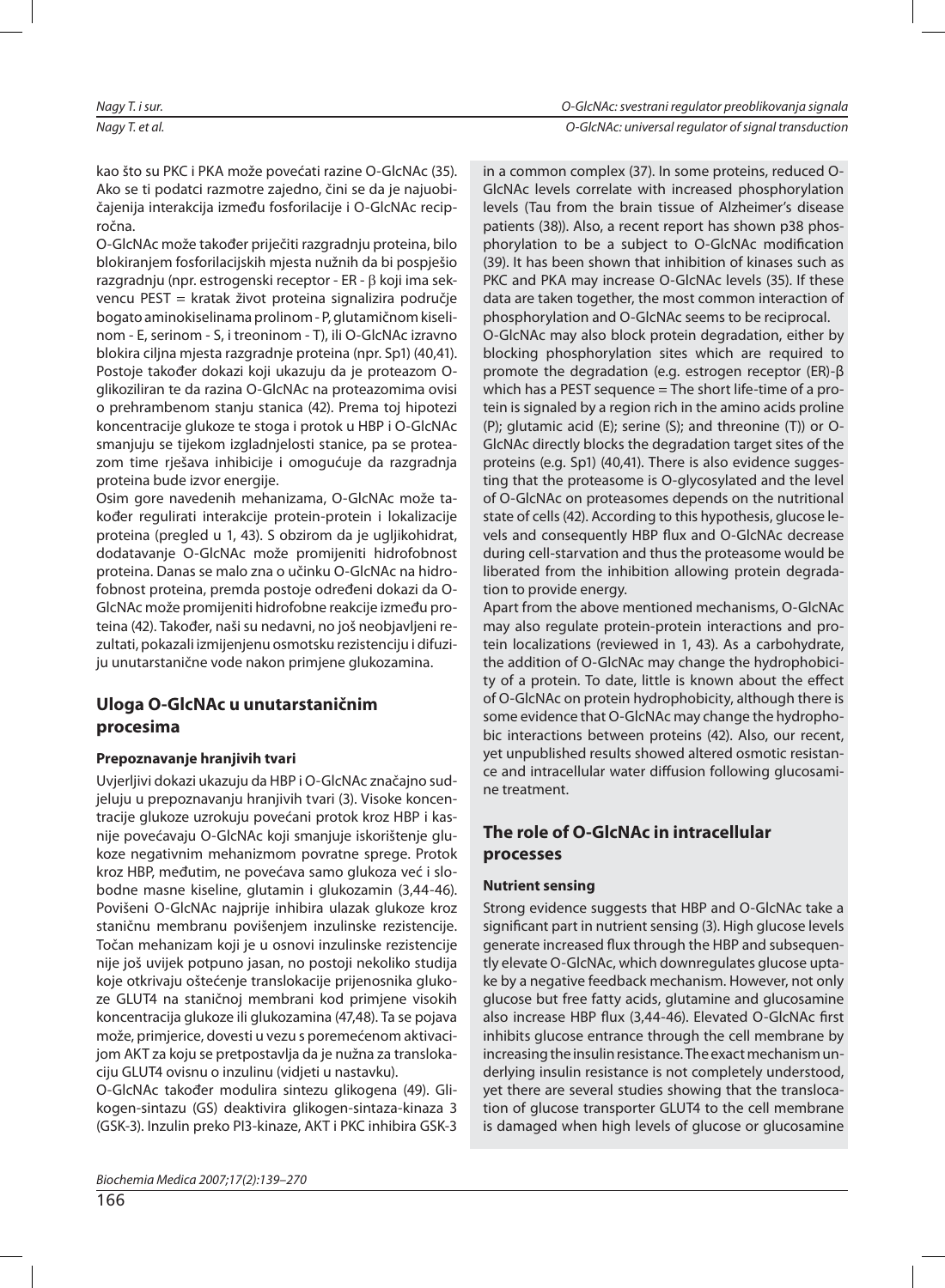i time uzrokuje pojačanu aktivnost GS (50). Jedan način reguliranja O-GlcNAc jest blokiranje signalnog puta potaknutog inzulinom. Kao što je već navedeno, studije su već opisale da je nakon porasta O-GlcNAc aktivnost AKT bila smanjena bilo izravnom inhibicijom fosforilacije ili prethodnom inhibicijom kinaze (36). S druge je pak strane prikazano da sama GS može biti O-glikozilirana te da ta modifikacija inhibira njenu funkciju baš kao i fosforilacija pomoću GSK3 (21). Mehanizam koji je vjerojatan u tom slučaju predstavlja dobar primjer koji ukazuje da fosforilacija i O-GlcNAc zajednički djeluju u istom proteinu kako bi blokirali njegovu aktivnost.

## **Sta nični cik lus**

Postoji mnogo proteina koji su podložni O-GlcNAc, a koji su uključeni u stanični ciklus, kao što je to protoonkogen c-myc (51) ili citoskeletni proteini (regulacija diobenog vretena tijekom citokineze) poput α-tubulina i keratina 8,13,18 (52-54). O-GlcNAc također modificira YY1 (55), protein koji sudjeluje u preslikavanju DNA, staničnom rastu i diferencijaciji. Manjkava regulacija staničnog ciklusa pred stavlja najznačajniji čimbenik u razvoju karcinoma te je stoga razumijevanje uloge O-GlcNAc iznimno bitno. Prekid HBP (npr. delecijom gena glukozamin-6P-acetiltransferaze) rezultira značajno smanjenim ukupnim koncentracijama O-GlcNAc. Zatajenje HBP je smrtonosno za ek sperimentalne životinje u embrionalnom stadiju (22), no održanje staničnih linija s manjkavim HBP je moguće. Ipak, takve su stanične linije obilježene sporijim brzinama rasta i izmijenjenim staničnim ciklusima (56). S obzirom da povišeni O-GlcNAc također remeti stanični rast, čini se da se regulacija O-GlcNAc razlikuje u različitim stadijima staničnog ciklusa. Slawson i sur. su nedavno pokazali da je ispravno tretiranje O-GlcNAc nužno za normalan stanični ciklus te da je O-GlcNAc potreban za usklađivanje napredovanja M-faze, citokinezu i fosforilaciju proteina u mitozi (4).

## **Čim be nici pri je pi sa**

Općenito, glavnina proteina koje modificira O-GlcNAc smještena je u jezgri i vezana za kromatin (57). U O-GlcNAc je također obilno prisutan kompleks jezgrenih pora (58), što ukazuje da O-GlcNAc modulira promet kroz jez gru. Ipak, nedavno je opisano da prisutnost O-GlcNAc nije nužna za prijenos kroz pore (59). Najvažnija uloga Oglikozilacije u jezgri je regulacija prijepisa (transkripcije). Popis poznatih čimbenika prijepisa koje O-GlcNAc povisuje ili smanjuje svakim je danom sve veća; Whelan i sur. su nedavno objavili obnovljeni popis (60). Neki od primjera tih čimbenika su Sp1 (41), p53 (8), CREB (5) i NF-κB (7). O-GlcNAc služi kao signal za lokalizaciju proteina u jezgri (17), a također i kao modifikacija u odnosu na transkripcijsku aktivnost. Modifikacija O-GlcNAc može povećati (p53 (8)) ili smanjiti (CREB (5)) transkripcijsku aktivnost, ili oboare administered (47,48). This phenomenon can be linked to, e.g., impaired AKT activation which is presumably required for insulin-dependent GLUT4 translocation (see below).

Glycogen synthesis is also modulated by O-GlcNAc (49). Glycogen Synthase (GS) is deactivated by Glycogen synthase kinase 3 (GSK-3). Insulin, through PI3kinase, AKT and PKC inhibits GSK-3 thus causing increased GS activity (50). One way of O-GlcNAc regulation is to block the signaling pathway induced by insulin. As mentioned, it has been reported that upon increased O-GlcNAc, AKT activity was reduced either by direct inhibition of phosphorylation or by upstream kinase inhibition (36). On the other hand, it has been shown that GS itself can be O-glycosylated, and this modification inhibits its function just like phosphorylation by GSK3 (21). The putative mechanism here is a good example to show that phosphorylation and O-GlcNAc co-operate in the same protein to block its activity.

## **Ce ll cycle**

There are many O-GIcNAc susceptible proteins that are involved in cell cycle, such as the proto-oncogen c-myc (51), or cytos keletal proteins (regulation of the mitotic spindle during cytokinesis) as  $\alpha$ -tubulin and keratin 8, 13, 18 (52-54). YY1 (55), a protein involved in DNA replication, cell growth and differentiation is also O-GlcNAc modified. Inadequate regulation of cell cycle is a major factor in the development of cancer, so that the understanding of the role of O-GlcNAc is essential. Disruption of the HBP (e.g. by gene-deletion of glucosamine-6P-acetyltransferase) results in significantly lowered overall O-GlcNAc levels. Failing HBP is lethal for experimental animals in embryonic phase (22), yet HBP-defective cell lines can be maintained. Still, these cell lines have slower growth rates and altered cell cycles (56). Since elevated O-GlcNAc also disturbs cell growth, O-GlcNAc regulation seems to be different during the various phases of the cell cycle. Slawson et al. have recently shown that proper O-GlcNAc processing is required for normal cell cycle and that O-GlcNAc is necessary for the fine-tuning of the M-phase progression, cytokinesis, and mitotic protein phosphorylation (4).

## **Transcriptional factors**

In general, the bulk of O-GlcNAc-modified proteins are localized in the nucleus, associated to chromatin (57). The nuclear pore complex is also abundant in O-GlcNAc (58), suggesting that O-GlcNAc modulates nuclear trafficking. However, it has been shown recently that the presence of O-GlcNAc is not necessary for pore transport (59). The most important role of O-glycosylation in the nucleus is the regulation of transcription. The list of known transcriptional factors that can be up- or downregulated by O-GlcNAc is growing every day; Whelan et al. have recen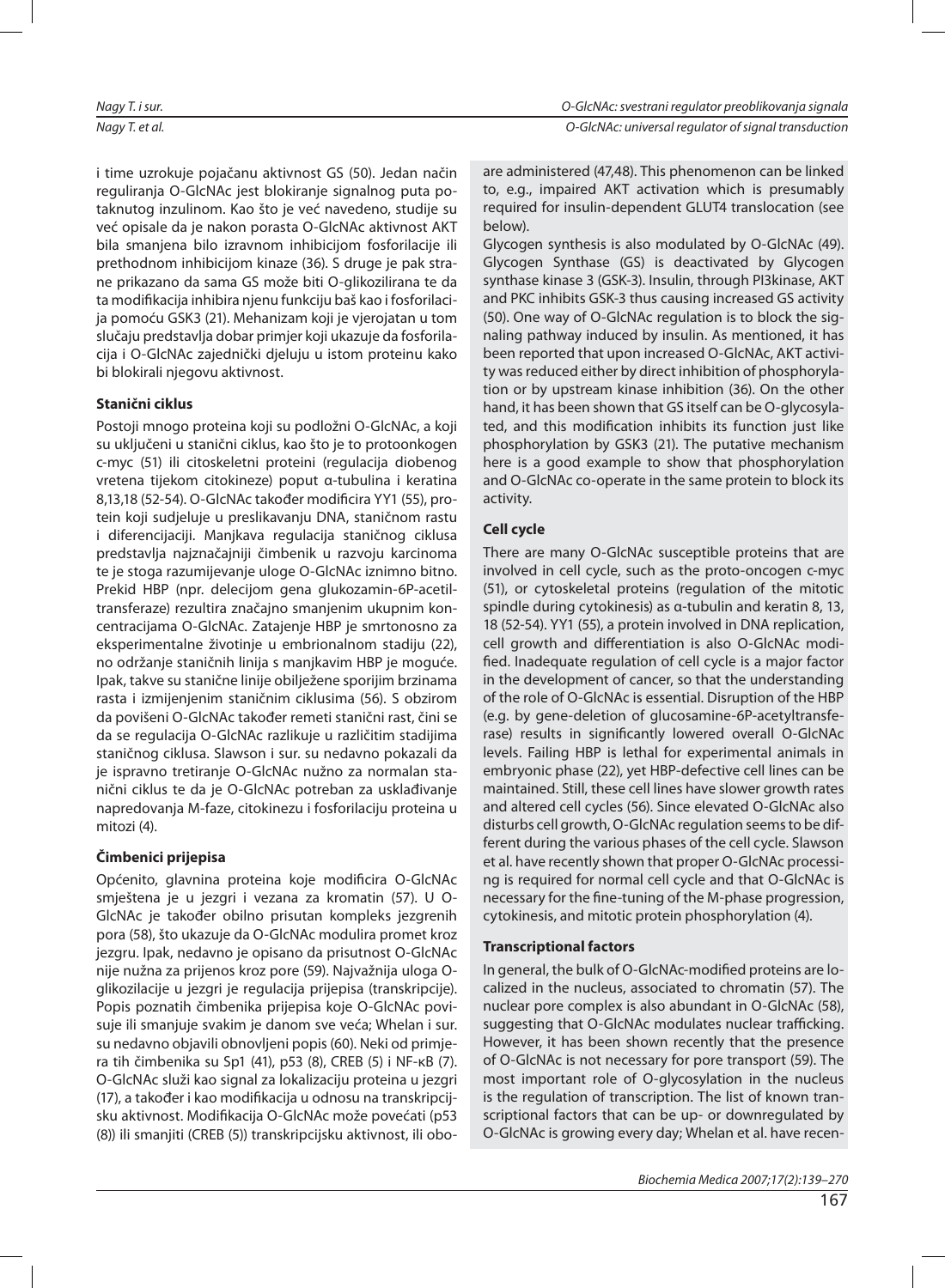je (Sp1) (41,61,62). Moguće objašnjenje za takvu raznoliku funkcionalnost jest da bi na tim proteinima mogla biti prisutna višestruka mjesta za O-GlcNAc koja su odgovorna bilo za odgođenu razgradnju proteina (posljedica pojačane razgradnje je smanjena aktivnost) ili regulaciju (pozitivno ili negativno) aktivnosti prijepisa. NF-κB (vidjeti u nastavku) je prisutan u svim stanicama i aktivira ga širok raspon podražaja: stres, citokini, slobodni radikali ili antigeni. NFκB ima važnu ulogu u imunom odgovoru, upali, autoimunim bolestima, šećernoj bolesti, karcinomu, te odgovoru na srčani stres tako da je modifikacija O-GlcNAc svakako od osobitog značenja (7,63,64).

## Tretiranje Ca<sup>2+</sup>

Uzevši u obzir njegovu široku staničnu primjenjivost, vjerojatno je da bi O-GlcNAc mogao ometati regulaciju unutar staničnog Ca<sup>2+</sup>, osobito kod stresa i epizoda ishemije/ reperfuzije u kojima je [Ca<sup>2+</sup>]<sub>¦</sub> ključni element preoblikovanja signala. Međud je lovanje iz među O-GlcNAc i fosforilacije je nepobitno dokazano; do sada, međutim, samo neizravni dokazi naznačuju takvo međudjelovanje s homeostazom [Ca $^{2+}$ ]<sub>i</sub> (65).

Već je odavno poznato da je tzv. glukoza-inzulin-kalij (engl. glucose-insulin-potassium, GIK) blagotvoran za bolesnike zahvaćene ishemijom/reperfuzijom (66). Štoviše, u ispitivanjima na životinjama kratkotrajna hiperglikemija ili primjena glukozamina štiti od opterećenja s Ca<sup>2+</sup> potaknutog ishemijom/reperfuzijom (67). Čini se da glukozamin također priječi ulaz kapacitacijskog kalcija (engl. capacitative calcium entry, CCE) koji predstavlja povećanje Ca<sup>2+</sup> koje potiče IP<sub>3</sub> (16,68). Kao što smo nedavno i dokazali, ta se inhibicija u kardiomiocitima zbiva preko O-GlcNAc (16) iako specifični ciljni proteini nisu poznati. Regulacija [Ca<sup>2+</sup>]<sub>i</sub> tijekom ishemije/reperfuzije u srcu je po sebi složen mehanizam koji nije poznat u svim detaljima; međutim, gore navedeni neizravni dokazi ukazuju da HBP i/ili O-GlcNAc moduliraju homeostazu [Ca<sup>2+</sup>]<sub>¦</sub>.

Tijekom epizode ishemije ili nakon podražaja agonista kao što je angiotenzin II (AngII) aktivira se fosfolipaza C (PLC) koja stvara dva sekundarna glasnika, tj. inozitol-trifosfat (IP<sub>3</sub>) i diacil-glicerol (DAG). Porast Ca<sup>2+</sup> može nastati i pomoću puta IP<sub>3</sub> i puta DAG/PKC. IP<sub>3</sub> otpušta Ca<sup>2+</sup> iz ER (što je popraćeno ulaskom drugog Ca $2+$  iz izvanstaničnog prostora (nazvanog CCE)), dok PKC/DAG aktivira Ca<sup>2+</sup>-kanale u staničnoj membrani (L-tipa i vjerojatno druge Ca<sup>2+</sup>kanale također). Nekoliko je članaka pokazalo da skupina TRPC (engl. transient receptor protein channel, kanal kratkotrajnog receptorskog proteina) proteina membrane ima važnu ulogu u regulaciji [Ca<sup>2+</sup>]<sub>;</sub> u srcu bilo preko aktivacije IP<sub>3</sub> ili PKC-a (69).

O-GlcNAc može na nekoliko razina interferirati s tom regulacijom [Ca<sup>2+</sup>]<sub><sub>i</sub>, npr. u PLC ili nakon receptora PLC: IP<sub>3</sub> i/ili</sub> PKC i drugih kinaza. Uklanjanje i ponovni unos Ca<sup>2+</sup> (izmjenjivači Na+/Ca<sup>2+</sup>, SERCA (sarko/endoplasmatska Ca<sup>2+</sup> -ATPatly published an updated list (60). Some examples are Sp1 (41), p53 (8), CREB (5) and NF-κB (7). O-GlcNAc ser ves as a signal to localize a protein to the nucleus (17), and also as a modification in relation to transcriptional activity. O-GlcNAc modification can increase (p53 (8)), or decrease (CREB (5)) transcriptional activity, or both (Sp1) (41,61,62). A possible explanation for the diverse functionality is that on these proteins multiple O-GlcNAc sites could be present that are responsible for either delayed protein degradation (increased degradation results in lower activity) or the regulation (positively or negatively) of transcriptional activity. NF-κB (see below) is present in all cells and is activated upon a wide range of stimuli; stress, cytokines, free radicals, or antigens. NF-KB plays a significant role in immune response, inflammation, auto-immune diseases, diabetes, cancer, and cardiac stress response so that its O-GlcNAc modification has a special importance (7, 63,64).

## Ca<sup>2+</sup> handling

Considering the wide cellular applicability of O-GlcNAc, it is plausible that it might also interfere with intracellular  $Ca<sup>2+</sup>$  regulation, especially in stress and is chemia/reperfusion episodes where [Ca<sup>2+</sup>]<sub>;</sub> is a crucial signal transduction element. The interaction of O-GlcNAc with phosphorylation has been well established; however, so far only indirect evidence suggests that it is also involved in [Ca $^{2+}$ ]. homeostasis (65).

It has long been known that the so-called glucose-insulin-potassium (GIK) is beneficial for patients affected by ischemia/reperfusion (66). Moreover, in animal models, short term hyperglycemia or glucosamine treatment protects from ischemia-reperfusion induced Ca<sup>2+</sup> -overload (67). Glucosamine also seems to inhibit Capacitative Calcium Entry (CCE) – which is an IP<sub>3</sub> induced Ca<sup>2+</sup>-increase (16, 68). As we have shown recently, this inhibition in cardio myo cytes occurs via O-GlcNAc (16), although specific target proteins are unknown. The regulation of [Ca<sup>2+</sup>]<sub>i</sub> during ischemia/reperfusion in the heart is in itself a complex mechanism not known in every detail; however, the above mentioned indirect evidence suggests that HBP and/or O-GlcNAc modulate the [Ca<sup>2+]</sup>¦ homeostasis.

During an ischemic episode or upon stimuli by an an agonist such as Angiotensin II (AngII), phospholipase C (PLC) is activated and generates two secondary messengers, inositol triphosphate (IP<sub>3</sub>) and diacyl-glycerol (DAG). Ca<sup>2+</sup> increase can be mediated by both the IP<sub>3</sub> and the DAG/ PKC route. IP<sub>3</sub> releases Ca<sup>2+</sup> from the ER (which is followed by a second  $Ca^{2+}$  influx from the extracellular space (called CCE)) while PKC/DAG activates Ca<sup>2+</sup> channels in the ce-Il membrane (L-type and probably other  $Ca<sup>2+</sup>$  channels as well). A number of papers has shown that the TRPC (transient receptor protein channel) membrane protein family plays an important role in the regulation of  $\left[{\sf Ca}^{2+}\right]_i$  in the heart either through IP $\rm _{_{3}}$  or PKC activation (69).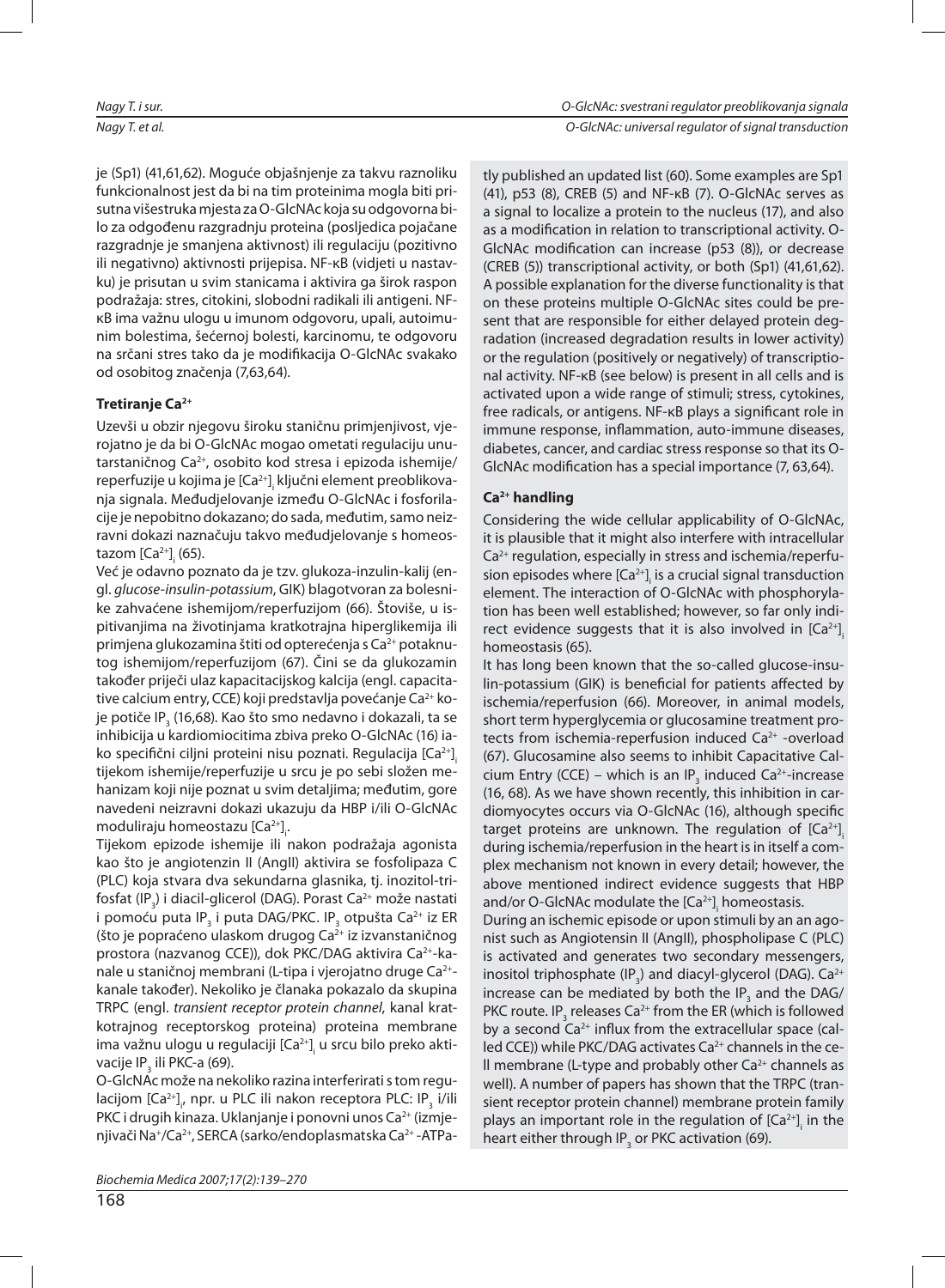se), mitohondriji) mogu također biti zahvaćeni. Zapravo, ne davno je opisano da je O-GlcNAc smanjio aktivnost PLC te se time ukazalo na PLC kao moguću metu O-GlcNAc (65). Proteini TRPC su također vjerojatni kandidati za O-GlcNAc, npr. analiza proteinskog slijeda za TRPC1 ukazuje na visokoafinitetno mjesto za O-GlcNAc blizu završnog područja NH<sub>2</sub>.

Proteini O-GlcNAc povezani s [Ca<sup>2+</sup>]<sub>i</sub> koje smo do sada razmatrali utječu uglavnom na kratkotrajne poslijetranslacijske modifikacije. Alternativno, dugotrajna izloženost visokim koncentracijama glukoze također omogućuje promjene u izražaju jer modifikacija čimbenika prijepisa potaknuta s O-GlcNAc može utjecati na razine izražaja proteina uključenih u postupke s [Ca<sup>2+</sup>]<sub>;</sub>. Zapravo, za SER-CA2a je izviješteno da ima smanjen izražaj nakon dulje inkubacije visoke glukoze i ta se promjena pripisala razini prijepisa (Sp1), a ne poslijetranslacijskoj modifikaciji (29). Zbog toga, čak i kad visoke koncentracije glukoze mogu u određenim okolnostima biti korisne za preživljenje stanica, prethodna povijest dugotrajne izloženosti visokim kon centra cijama glukoze vjerojatno zasjenjuje blagotvorne učinke u ovom slučaju.

## **Uloga O-GlcNAc u patogenezi**

## **Še ćer na bo le st**

Šećernu bolest tipa 2 obilježavaju povišene koncentracije glukoze u krvi zbog inzulinske rezistencije perifernih stanica, kao i komplikacije šećerne bolesti prouzročene duljom izloženosti visokoj glukozi. Premda je još potrebno čekati na objašnjenje točnih mehanizama, glavnina studija slaže se u tome da O-GlcNAc doprinosi kako inzulinskoj rezistenciji, tako i razvoju komplikacija šećerne bolesti.

## **In zu lin ska re zis ten ci ja**

Smanjeni prijenos glukoze kroz membranu stanica rezultira inzulinskom rezistencijom. Uzrok tome je poremećena translokacija prijenosnika glukoze GLUT4 (koji je vjerojatno protein O-GlcNAc (70)). Tu translokaciju (kao i modeliranje i fuziju s membranom) reguliraju višestruki mehanizmi, uz inzulin i aktivaciju inzulinskog receptora kao najvažnije čimbenike. Sljedeći korak uključuje IRS-1 i IRS-2 (supstrati inzulinskog receptora) čiji je kapacitet vezanja O-GlcNAc nepobitno potvrđen (19,71,72). Nakon IRS;PI3kinaze, Akt, (smanjene aktivnosti kod inzulinske rezistencije) PKC, p38 i NF-κB (povećane aktivnosti kod inzulinske rezistencije) uključeni su u slijed (kaskadu) inzulinskog signalnog puta. Od navedenih su glasnika IRS (72) i PI3kinaza (19) O-GlcNAc-proteini, dok su vjerojatno Akt (72), p38 (39) i NF-κB (7) također kandidati za O-glikozilaciju. Iako je O-glikozilacija NF-κB još uvijek pretpostavka, aktivacija NF-κB u šećernoj bolesti je dobro opisana (7). Osim pomoću O-GlcNAc, NF-κB se može aktivirati pomoću AngII ili

O-GIcNAc could interfere at several levels of this [Ca $^{2+}$ ] $\rm _i$  regulation, for example in PLC, or downstream of PLC: IP $_s$ receptor and/or PKC and other kinases. The elimination and re-uptake of  $Ca^{2+}$  (Na<sup>+</sup>/Ca<sup>2+</sup> exchangers, SERCA (sarco/ endoplasmic Ca<sup>2+</sup> -ATPase), mitochondria) might also be affected. In fact, it has recently beeen shown that PLC activity was downregulated by O-GlcNAc, suggesting that PLC is a possible O-GlcNAc target (65). TRPC proteins are also likely candidates for O-GlcNAc, e.g. the analysis of the protein sequence for TRPC1 suggests a high-affinity site for O-GlcNAc, close to the NH $_{\textrm{\tiny{2}}}$ -terminal region.

The O-GlcNAc-proteins concerning [Ca<sup>2+</sup>]<sub>;</sub> discussed so far affect mainly short-term posttranslational modifications. Alternatively, long term exposure to high levels of glucose also enables expressional changes since the O-GlcNAc modification of transcriptional factors can influence the expressional levels of proteins involved in [Ca<sup>2+</sup>]<sub>;</sub> handling. Indeed, SERCA2a was reported to have a decreased expression after prolonged high glucose incubation and this change was attributed to the transcriptional level (Sp1) rather than to posttranslational modification (29). Thus, even if high glucose levels can be useful for cell survival under certain circumstances, previous history of long-term high glucose exposure probably overshadows the beneficial effects in this case.

## **The role of O-GlcNAc in pathogenesis**

## **Dia be tes**

Type 2 diabetes is characterized by increased levels of blood glucose via insulin resistance of peripheral cells, and by diabetic complications caused by prolonged exposure to high glucose. Although the exact mechanisms await further clarification, the majority of reports concur that O-GIcNAc contributes to both insulin resistance and to the development of diabetic complications.

## **In su lin re sis tan ce**

Reduced glucose transport through cell membrane results in insulin resistance. This is caused by impaired translocation of GLUT4 glucose transporter (which is probably an O-GlcNAc protein (70)). This translocation (and also the docking and the fusion with the membrane) is regulated by multiple mechanisms, with the most important factor being insulin and insulin receptor activation. The next step involves IRS-1 and -2 (insulin receptor substrates) whose O-GlcNAc binding capacity has been well established (19,71,72). Downstream of IRS; PI3kinase, Akt, (decreased activity in insulin resistance) PKC, p38 and NFκB (increased activity in insulin resistance) have been implicated in the insulin signaling pathway cascade. From these messengers, IRS (72), PI3kinase (19) are O-GlcNAc proteins, and putatively Akt (72), p38 (39), and NF-κB (7)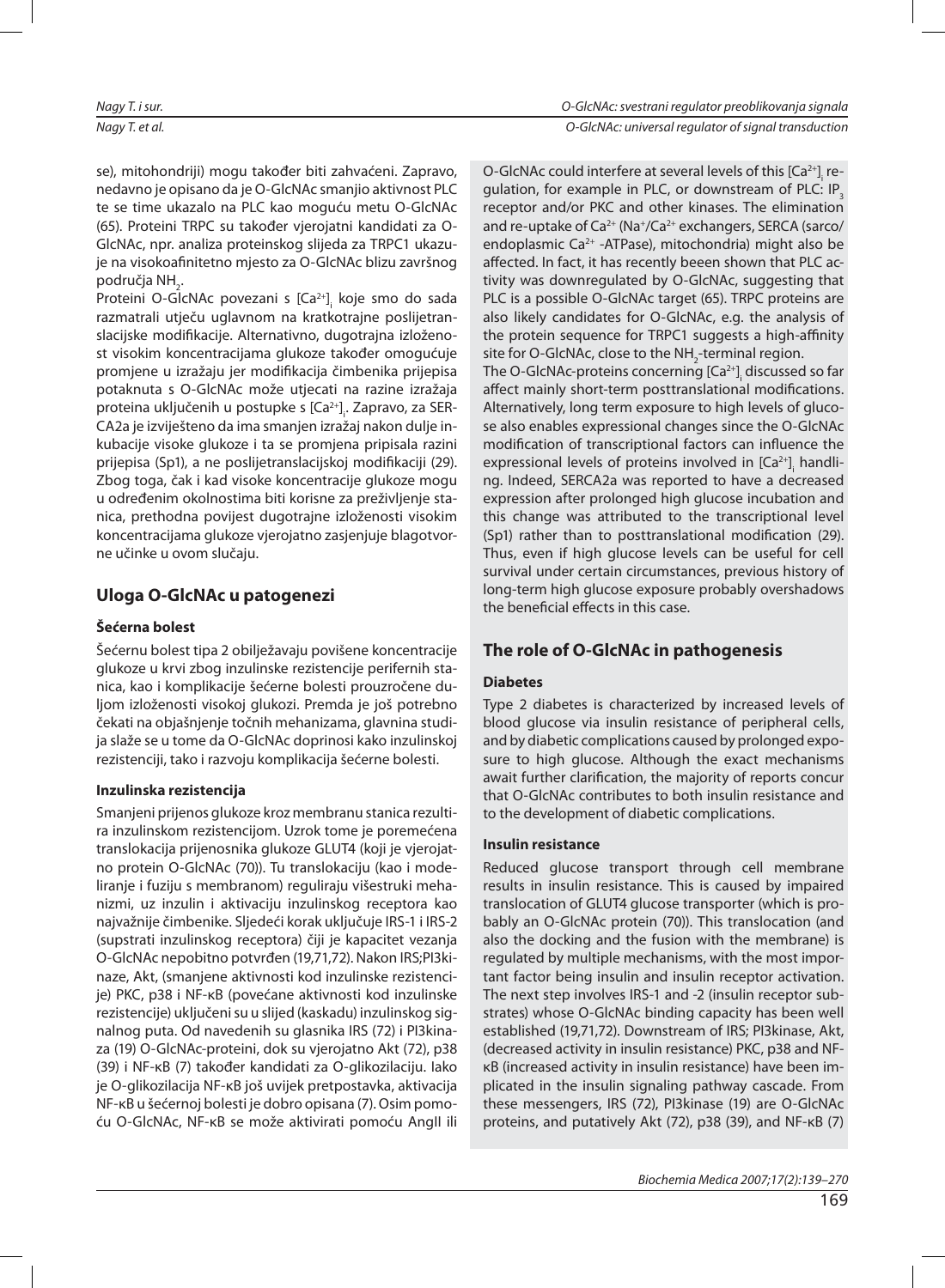slobodnih radikala, što također doprinosi inzulinskoj rezistenciii.

Funkcionalnost Munc18c, regulatora modelirania/fuzije vezikula (koji npr. sadrže GLUT4) na plazmatsku membranu, poremećena je kod primjene glukozamina ili visokih kon centracija glukoze (73). Munc18c je također podložan O-glikozilaciji. Iako navedeni dokazi ukazuju da O-GlcNAc ima ključnu ulogu u inzulinskoj rezistenciji, O-GlcNAc nije ni u kom slučaju nužan za razvoj tog poremećaja (74).

### **Kom pli ka ci je še ćerne bo les ti**

Brownlee (75) je objavio naj sveo buhvatniju pretpostavku kao objašnjenje temeljnoga molekularnog patomehanizma svih komplikacija šećerne bolesti kao što su ubrzana ateroskleroza, zatajenje perifernih živaca, te komplikacije vezane za bubrege i mrežnicu uzrokovane mikrovaskularnim oštećenjem. Prema tom autoru pretjerano stvaranje mito hon drij skog su perok sida pota knu to hi per gli ke mijom blokira gliceraldehid-3P-dehidrogenazu, ključni enzim u glikolizi. Zbog toga su kasniji metaboliti usmjereni na druge putove; poliolni put, krajnje produkte glikacije (engl. advanced end-glycation products, AGE), aktivaciju PKC (zbog povećanog stvaranja DAG), te povećani protok kroz HBP. Kod komplikacija šećerne bolesti, HBP je povezan s povećanim izražajem TGFα (engl. transforming growth factor, transformirajući čimbenik rasta), TGF-β1 i PAI-1 (engl. plasminogen activator inhibitor, inhibitor aktivatora plazminogena) (62,76,77). Točna veza između TGF i HBP nije još otkrivena (pretpostavlja se da je to PKC (78)); međutim, čimbenik prijepisa Sp1, koji je O-GlcNAc-protein, povećava izražaj PAI-1.

Endotelna dušično-oksidna sintaza (eNOS) također je podložna O-glikozilaciji; činjenica da O-GlcNAc prikriva fosforilacijska mjesta Akt na eNOS-u sprječava aktivaciju Akt i time smanjuje koncentracije NO koji je snažan vazodilatator (19,79). HBP neizravno aktivira i put PKC, premda ne samom neposrednom O-glikozilacijom PKC već vjerojatno uključivanjem drugih kasnijih kinaza (80). Ako se razmotre zajedno, ti dokazi uvjerljivo ukazuju da O-glikozilacija proteina regulira mnogo staničnih procesa povezanih s šećernom bolesti, te da dugotrajni poremećaj HBP i/ili postupaka vezanih za O-GlcNAc dovodi do teških komplikacija šećerne bolesti.

## **Odgovor na stres**

Kao što je već prethodno navedeno, glukozamin i visoka glukoza sprječavaju ishemijsku/reperfuzijsku ozljedu i paradoks vezan za Ca<sup>2+</sup>. Nedavno je pokazano da selektivno povećanje razina O-GlcNAc ima sličan učinak (14,16). Bilo u prokrvljenom srcu ili u štakora s traumatskim krvarenjem, glukozamin uzrokuje i povećane koncentracije O-GlcNAc kao i istodobno smanjenje ishemijskog oštećenja (14,81). PUGNAc, specifičan inhibitor O-GlcNAkaze, takoare also candidates for O-glycosylation. Although the Oglycosylation of NF-κB is putative yet, the activation of NF-κB in diabetes has been well described (7). Apart from O-GlcNAc, NF-κB can be also activated by AngII or by free radicals, also contributing to insulin resistance. The functionality of Munc18c, a regulator of docking/fusion of vesicles (containing e.g. GLUT4) to plasma membrane is disturbed when treated with glucosamine or

high levels of glucose (73). Munc18c is also subject to Oglycosylation. Although all this evidence suggests that O-GlcNAc plays a major part in insulin resistance, O-GlcNAc is not by all means necessary for its development (74).

### **Diabetic complications**

The most comprehensive hypothesis to explain the underlying molecular pathomechanism of all diabetic complications, such as accelerated atherosclerosis, peripheral nerve failure, renal and retinal complication caused by microvascular damage, was published by Brownlee (75). According to this author, hyperglycemia-induced mitochondrial superoxide overproduction blocks glyceral de hyde-3P-de hydrogenase, a key en zyme in glycolysis. Therefore the upstream metabolites are diverted to other pathways: the polyol way, the advanced end-glycation products (AGE), the activation of PKC (by increased production of DAG), and increased flux through the HBP. The HBP is associated in diabetic complications with increased expression of TGFα (transforming growth factor), TGF-β1 and PAI-1 (plasminogen activator inhibitor) (62,76,77). The exact link between TGF and HBP has not been revealed yet (PKC is assumed (78)); however, PAI-1 expression is increased by Sp1 transcriptional factor which is an O-GlcNAc protein.

Endothelial nitric oxide synthase (eNOS) is also O-glycosylated, the O-GlcNAc masking of the Akt phosphorylation sites on eNOS prevents its activation, thus decreasing the levels of the NO which is a strong vasodilatator (19,79). HBP indirectly activates also the PKC pathway, although apparently not by direct O-glycosylation of PKC itself, but probably by the involvement of other upstream kinases (80). Taken together, these pieces of evidence strongly suggest that protein O-glycosylation regulates a great number of cellular processes related to diabetes, and that the long term disturbance in HBP and/or O-GlcNAc-handling leads to severe diabetic complications.

## **Stress response**

As mentioned above, glucosamine and high glucose prevent is chemia/reperfusion injury and  $Ca<sup>2+</sup>$  paradox. Recently, it has been shown that selective increase in the levels of O-GlcNAc has a similar effect (14,16). Either in perfused heart or in trauma-hemorrhage rat models, glucosamine caused both increased levels of O-GlcNAc and simultaneously reduced ischemic damage (14,81). In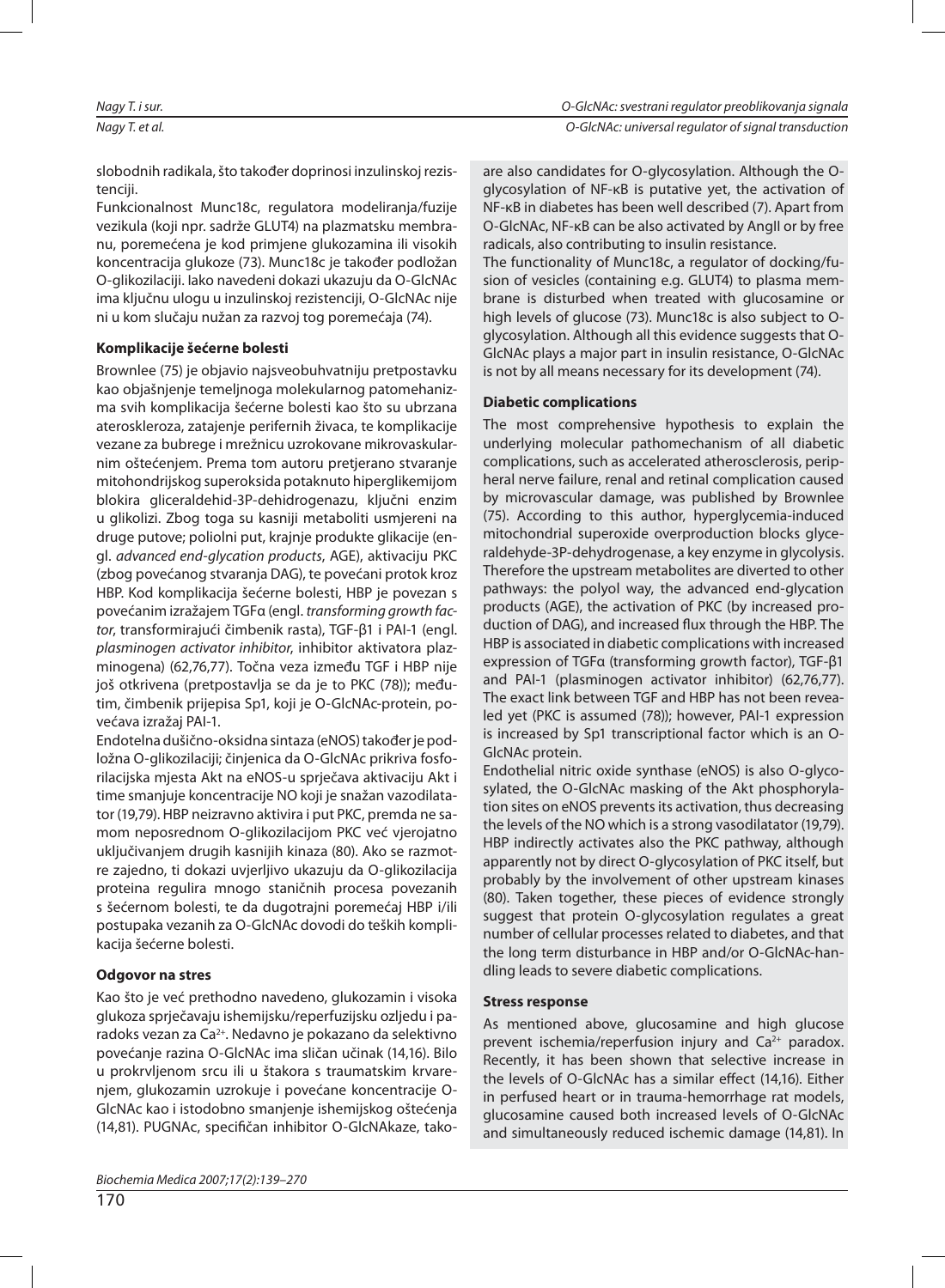| Nagy T. i sur. | O-GIcNAc: svestrani regulator preoblikovanja signala |
|----------------|------------------------------------------------------|
| Nagy T. et al. | O-GIcNAc: universal regulator of signal transduction |

đer štiti od hipoksijskog oštećenja u izoliranim kardiomiocitima (82).

S druge strane, stanice su bez ikakvog vanjskog zahvata sklone povećati svoje koncentracije O-GlcNAc kod stresa. Kao što su pokazali Hart i sur., odgovor na nekoliko različitih stresova (vrućina, hipoksija, osmotski stres) uključivao je povišeni O-GlcNAc (11). Slabljenje OGT ne samo da je poništilo O-GlcNAc povišen zbog stresa već je smanjilo i podnošenje stresa te preživljenje stanice. Čini se da takav rezultat podupire pretpostavku da je O-GlcNAc nužan element normalnog odgovora na stres.

Koji su specifični ciljni proteini povezani s O-glikozilacijom aktiviranom stresom? Čini se da su proteini toplinskog šoka (Hsp, engl. heat shock proteins) prvi razumni odgovor, jer zaista nekoliko takvih proteina predstavlja kandidate za O-GlcNAc (51,83). Također je ukazano da je izražaj Hsp70 pojačan nakon modifikacije O-GlcNAc (11). Glede O-GlcNAc, homeostaza [Ca<sup>2+</sup>]<sub>i</sub> bi mogla biti još jedan predmet regulacije. Hipoksija ili stres povećavaju [Ca<sup>2+</sup>]<sub>i</sub>, a Ca<sup>2+</sup> je posrednikom u nekoliko štetnih učinaka ukoliko se početni stres ubrzano ne ukloni. Povećani [Ca<sup>2+</sup>]<sub>i</sub> aktivira unutarstanične glasnike kao što su kalcineurin, kalmodulin, NF-AT, PKC i kaspaze. Posljedica toga je aktivacija nekoliko čimbenika prijepisa tako da stanice umiru uslijed hipertrofije ili apoptoze. Zanimljivo je da hipoksija izaziva prijenos glukoze od strane Ca<sup>2+</sup> (84), što je neizravan dokaz veze između [Ca<sup>2+</sup>]<sub>i</sub> i regulacije O-GlcNAc. Kao što je ranije spomenuto, pokazali smo da je manipuliranje O-GlcNAc utjecalo na regulaciju [Ca<sup>2+</sup>]<sub>i</sub> u kardiomiocitima (16). Povećane koncentracije O-GlcNAc u kardiocitima, nastale bilo povećanjem protoka kroz HBP zbog primjene glukozamina ili inhibiranja O-GlcNA kaze pomoću PUG-NAc, sprječavaju porast bazalnog [Ca<sup>2+</sup>]<sub>i</sub> koji izaziva AngII (Slika 2). Moguće je da se taj inhibicijski učinak O-GlcNAc na razinu [Ca<sup>2+</sup>]<sub>;</sub> razvija preko višestrukih meta, npr. PLC ili kanala TRPC.

Uloga O-GlcNAc u odgovoru na stres može se opisati na sljedeći način: stres aktivira nekoliko signalnih putova, od kojih je najvažniji Ca<sup>2+</sup> koji zaista na početku služi kao prirodan i nužan mehanizam prilagodbe. [Ca<sup>2+</sup>]<sub>¦</sub> zatim olakšava ulazak glukoze u stanice, čime osigurava dodatni izvor energije. Međutim, mali udio glukoze prolazi kroz HBP i izaziva modulaciju i smanjenje [Ca<sup>2+</sup>]<sub>;</sub> te odgovora na stres od strane O-GlcNAc. Ako je stresni podražaj kratkotrajan ili ograničen, HBP može spriječiti pretjeranu reakciju stanice, no ako je podražaj dulji (no još uvijek nije smrtonosan) fiziološki porast O-GlcNAc često nije dovoljan da bi poništio štetne učinke preopterećenja s Ca<sup>2+</sup>-.

O-GlcNAc se također dobro uklapa u teoriju preduvjetovanja: kratka, blaga ishemija ili stres smanjuju rizik i ozbiljnost kasnijeg ishemijskog napadaja (85). Preduvjetovanost se pripisuje i određenom broju signalnih putova kao što su Akt/PI3kinaza ili PKC (86). S obzirom da mu stres povećava koncentraciju, O-GlcNAc raste tijekom prvog podraisolated cardiomyocytes, PUGNAc, a specific inhibitor of O-GlcNA case, also protected from hypoxic damage (82). On the other hand, without any external intervention cel-Is tend to increase their O-GIcNAc levels upon stress. As it was shown by Hart and coworkers, the stress response to a number of different stress (heat, hypoxia, osmotic stress) included elevated O-GlcNAc (11). Blunting OGT not only abolished the stress-elevated O-GlcNAc but reduced the stress tolerance and cell survival. This result seems to support the hypothesis that O-GlcNAc is a necessary element of normal stress response.

Which are the specific target proteins related to stress activated O-glycosylation? Heat shock proteins seem to be the first reasonable answer, indeed a number of Hsp-s are candidates for O-GlcNAc (51,83). It was also shown that the expression of Hsp70 is increased after O-GlcNAc modification (11). For O-GlcNAc, another subject of regulation could be the [Ca<sup>2+</sup>]<sub>i</sub> homeostasis. Hypoxia or stress elevates [Ca<sup>2+</sup>]<sub>;</sub>, and Ca<sup>2+</sup> mediates a number of deleterious effects unless the initial stress is removed quickly. Elevated [Ca<sup>2+</sup>]<sub>;</sub> activates intracellular messengers such as calcineurin, calmodulin, NF-AT, PKC and caspases. This results in the activation of several transcriptional factors and the cells end up either in hypertrophy or apoptosis. Interestingly, hypoxia induces glucose transport by  $Ca^{2+}$  (84) which is an indirect evidence for the link between [Ca $^{2+}$ ] $_{\tiny \rm l}$  and O-GlcNAc regulation. As mentioned above, we have shown that manipulations with O-GlcNAc influenced [Ca<sup>2+]</sup>¦ regulation in cardiomyocytes (16). In cardiomyocytes, elevated levels of O-GlcNAc, achieved either by increasing the flux through the HBP by glucosamine treatment or inhibiting O-GlcNA case with PUGNAc, prevent the increase of basal [Ca $^{2+}$ ] $_{\rm i}$  induced by AngII (Figure 2). This inhibitory effect of O-GlcNAc on [Ca<sup>2+</sup>]<sub>;</sub> level develops possibly via multiple targets, e.g. PLC or TRPC channels.

The role of O-GlcNAc in stress response could be described as follows: stress activates several signaling pathways, most importantly  $Ca^{2+}$  which indeed at first serves as a natural and necessary adaptation mechanism. [Ca<sup>2+</sup>]<sub>i</sub> then facilitates the entering of glucose into cells, which provides additional energy source. However, a small portion of the glucose will flux through the HBP, inducing the modulation and downregulation of  $\left[{\sf Ca}^{2+}\right]_i$  and stress response by O-GIcNAc. If the stress stimulus is short-term or limited, HBP can prevent the cells to over-react, however if the stimulus is prolonged (but still sub-lethal), the physiological O-GlcNAc elevation is often not sufficient to counter the deleterious effects of  $Ca<sup>2+</sup>$ -overload.

O-GlcNAc also fits well into the preconditioning theory: a short, mild ischemia or stress reduce the risk and seriousness of a subsequent ischemic attack [85]. Preconditioning was attributed to a number of signaling pathways, such as Akt/PI3kinase or PKC (86). Since stress increases O-GlcNAc levels, O-GlcNAc elevates during the first stimuli and by the second exposure it could help to reduce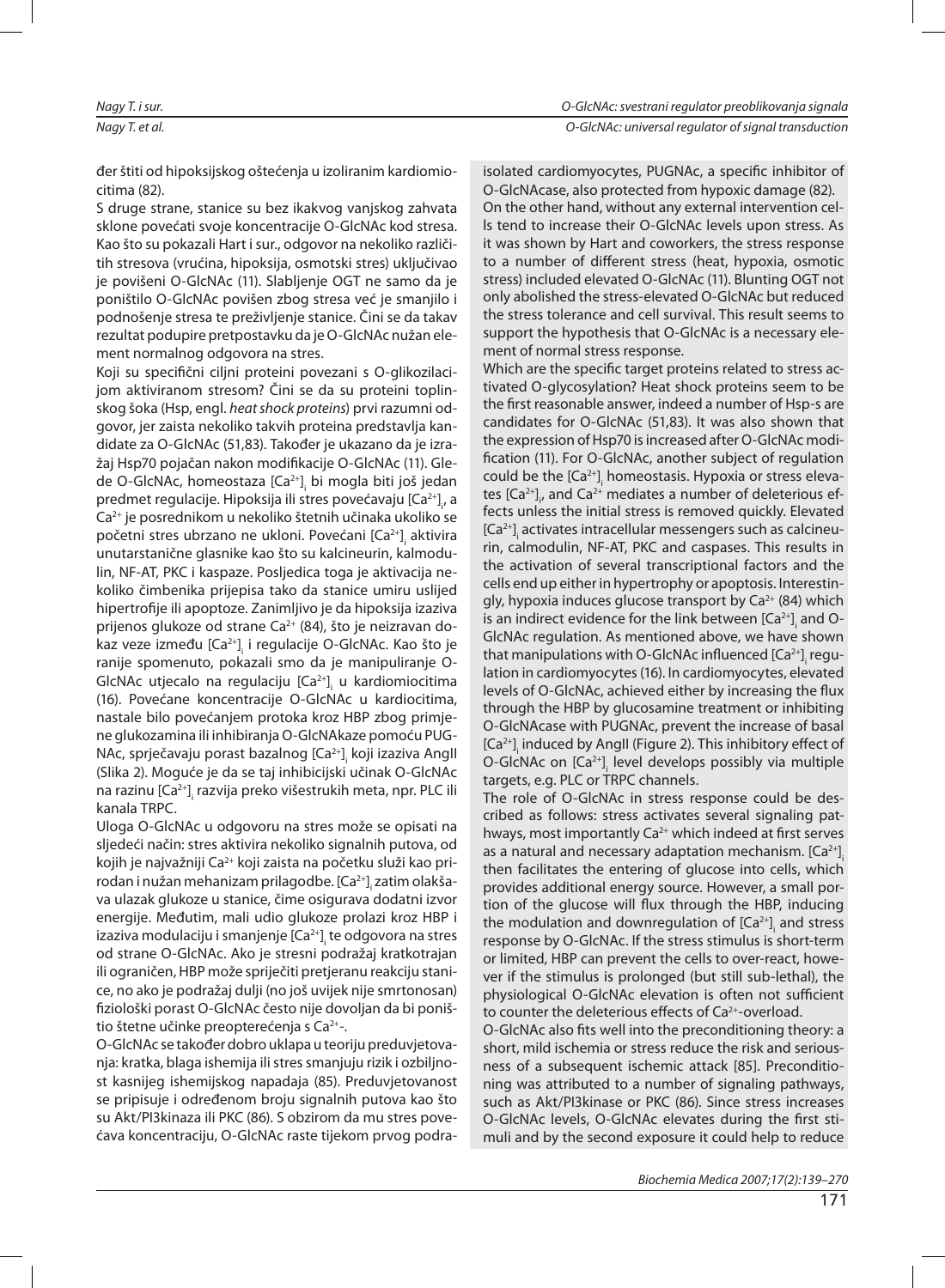

Nagy T. et al. **Nagy T. et al.** O-GlcNAc: universal requlator of signal transduction



SLIKA 2. Povećane koncentracije O-GlcNAc inhibiraju porast [Ca<sup>2+]</sup><sub>i</sub> izazvan od AngII. A) Lijevo: Primjena AngII (naznačena strelicom) uzrokuje ubrzani porast dijastoličkog [Ca<sup>2+</sup>]<sub>i</sub> u neonatalnim kardiomiocitima štakora. Desno: prethodna primjena 5 mM glukozamina tijekom 10 minuta inhibira porast dijastoličkog [Ca<sup>2+</sup>]<sub>i</sub> izazvanog od AngIl. B) Promjene baznog [Ca<sup>2+</sup>]<sub>i</sub>nakon primjene AngII u odnosu na kontrole. Glukozamin i PUGNAc, koji je inhibitor O-GlcNA kaze, oboje smanjuju porast [Ca<sup>2+</sup>]<sub>;</sub> dok je aloksan, inhibitor OGT, djelomice poništio učinak glukozamina.

**FIGURE 2.** Increased O-GIcNAc levels inhibit Angll-induced [Ca<sup>2+</sup>]<sub>i</sub> rise. A.) Left: AngII (indicated by the arrow) treatment causes rapid increase in diastolic [Ca<sup>2+</sup>]<sub>;</sub> in neonatal rat cardiomyocytes. Right: pretreatment with 5 mM glucosamine for 10 min inhibits the diastolic [Ca $^{2+}$ ] $_{\rm i}$  increase elicited by AngIl. B.) Changes in baseline [Ca<sup>2+</sup>]<sub>i</sub> after AngIl treatment, relative to controls. Both glucosamine and PUGNAc, an inhibitor of O-GlcNA $\sf{case}$ , reduced the increment of [Ca $^{2+}$ ], whereas alloxan, an inhibitor of OGT, partially reversed the effect of glucosamine.

žaja, a kod druge izloženosti može pomoći u smanjivanju oštećenja izazvanog stresom. Kao i ranije, pretpostavljamo da se taj učinak zbiva pomoću višestrukih mehanizama i meta, a ne modificiranjem jedinstvenog odabranog glasnika. Vjerojatno je da ukupna razina O-GlcNAc u stanici odražava općenitu podnošljivost za stres i stanje prilagodbe u određenom vremenu.

Učinak HBP i O-GlcNAc u šećernoj bolesti i odgovoru na stres vrlo je proturječan. Moguće objašnjenje za to jest to činjenica da je šećerna bolest dugotrajna, kronična bolest kod koje su pridruženoj hiperglikemiji i povećanom O-GlcNAc potrebni mjeseci ili godine da bi razvili komplikacije šećerne bolesti, dok je O-glikozilacija izazvana stresom akutno i vrlo ubrzano stanje (12). To znači da su u šećernoj bolesti i stresu modificirani različiti proteini, ili pak da su uključeni isti proteini no da početna, kratkotrajna aktivacija nije dovoljna za pokretanje aktivacije signalnih slijedova (kaskada) i štetne učinke zapažene kod šećerne bolesti.

the stress-induced damage. As above, we assume that this effect occurs via multiple mechanisms and targets rather than by modifying a single selected messenger. It is plausible that the overall O-GlcNAc level of the cell reflects the general stress tolerance and adaptation state at a given time.

The effect of HBP and O-GlcNAc in diabetes and in stress response is quite contradictory. A possible explanation is that while diabetes is a long term, chronic disease and the associated hyperglycemia and elevated O-GlcNAc need months or years to develop diabetic complications, the stress-induced O-glycosylation is an acute, very rapid condition (12). This means either that in diabetes and in stress different proteins are modified, or that the same proteins are involved, but the initial, short term activation is not sufficient to initiate the activation of signaling cascades and the deleterious effects observed in diabetes.

It is well known that diabetic patients have a significantly increased risk for cardiovascular damage and ischemic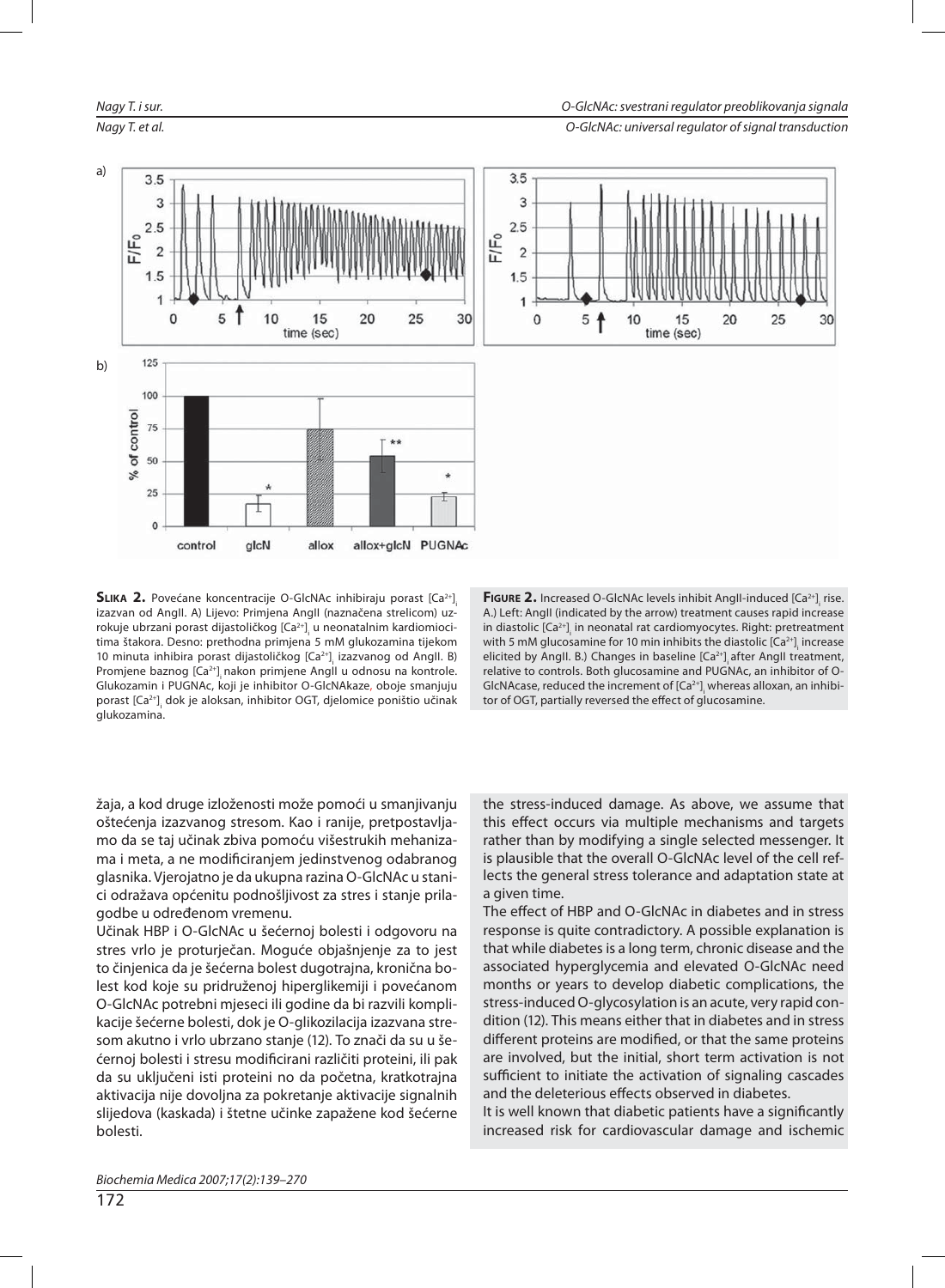Nagy T. i sur. O-GlcNAc: svestrani regulator preoblikovanja signala Nagy T. et al. **Nagy T. et al.** O-GlcNAc: universal requlator of signal transduction

Za oboljele od šećerne bolesti dobro je poznato da imaju značajno povećani rizik za kardiovaskularno oštećenje i epizode ishemije. Za to je potrebna dugotrajna izloženost visokoj koncentraciji glukoze koja nepovratno oštećuje srčanožilni sustav. Tijekom akutnog napadaja ishemije mogući regulacijski porast O-GlcNAc je beznačajan u odnosu na spriečavanje ozljeda izazvanih hipoksijom. S druge strane, bolesnik koji nema šećernu bolest mogao bi imati veću korist od povećane glukoze i HBP koja je već uključena uporabom infuzija. Premda u krajnje teorijskom smislu, primjena glukozamina mogla bi imati iste ili bolje rezultate. Glukozamin je već u širokoj uporabi kao terapijski lijek kod osteoartritisa. On bi mogao imati prodijabetički učinak iako dosadašnje studije nisu to mogle nedvosmisleno dokazati (87). Čini se da je relativno neškodljiv u normalnoj dozi ili kod kratkotrajne primjene.

## **Upa la**

Uloga O-GlcNAc u upali je prijeporna. U šećernoj bolesti je aktiviran NF-κB, a i posrednici upale povećavaju svoj izražaj, primjerice TGF-β1 ili PAI-1 (62,77). Pretjerani izražaj TGF-β1 je vjerojatno povezan s aktivacijom PKC (78) koji sudjeluje u inzulinskoj rezistenciji i komplikacijama, dok promotor PAI-1 aktivira Sp1, jedan od prvih čimbenika prijepisa za kojega je utvrđeno da je O-glikoziliran.

S druge strane, nekoliko je studija opisalo da primjena glukozamina inhibira NF-κB u konjuktivnim stanicama (88) ili u hondrocitima (13). Ta inhibicija očigledno može objasniti blagotvorne učinke glukozamina kod osteoartritisa. Također je u studijama izviješteno da glukozamin sprječava proliferaciju T-stanica izazvanu CD3 (89) te utvrđeno da produžuje preživljenje kardijalnog alo-presatka u miševa (90). Autori druge publikacije predlažu da bi protuupalni i imunosupresijski učinak glukozamina mogao biti povezan s prolaznom izloženošću, dok je za inzulinsku rezistenciju nužna stalna prisutnost glukozamina.

## **Zlo ćud ne bo les ti**

Postoji relativno malo dostupnih podataka o ulozi O-GlcNAc u zloćudnim bolestima. O-GlcNAc, međutim, ima značajnu ulogu u staničnom ciklusu, a brojni su čimbenici prijepisa podložni O-glikozilaciji. Primjerice, za protoonkogen c-myc je utvrđeno da je O-glikoziliran, a mjesto(a) O-GlcNAc je smješteno unutar ili blizu N-terminalne domene aktivacije prijepisa/zloćudne transformacije, područja gdje se mutacije često nalaze u Burkittovim i s AIDS-om povezanim limfomima (91). Za supresor tumora p53 također je utvrđeno da je O-glikoziliran; čini se da O-GlcNAc modulira njegovu sposobnost vezanja DNA (8) ili blokira fosforilaciju koja odgađa proteolitsku razgradnju p53 (92).

Čimbenik prijepisa Sp1 također se često povezuje s karcinomima (93). Sp1 je povezan sa stanjem hipoglikozilacije i ubrzano ga razgrađuje proteazom, no ta se razgradnja episodes. This needs a long time exposure to a high level of glucose which irreparably damages the cardiovascular system. During an acute ischemic attack, the possible regulatory O-GlcNAc elevation is insignificant in terms of preventing hypoxia-induced injuries. On the other hand, a non-diabetic patient could better benefit from elevated glucose and HBP, as it has already been implicated by the use of GIK infusions. Although it is highly theoretical, glucosamine treatment could grant the same or better results. Glucosamine is already a widely used therapeutic drug in osteoarthritis. It may have a pro-diabetic effect, although the studies so far could not prove this unequivocally (87). It seems that it is relatively harmless at normal dose or at short term application.

## **Inflammation**

The role of O-GIcNAc in inflammation is controversial. In diabetes, NF-κB is activated, and inflammation mediators also increase their expression, such as TGF-β1 or PAI-1 (62,77). TGF-β1 overexpression is probably related to PKC activation (78), which is implicated in insulin resistance and diabetic complications, whereas PAI-1 promoter is activated by Sp1, one of the first transcriptional factors that has been found to be O-glycosylated.

On the other hand, a couple of studies described that glucosamine treatment inhibits NF-κB in conjunctival cells (88) or in chondrocytes (13). Apparently, this inhibition could explain the beneficial effects of glucosamine in osteoarthritis. It has been also reported that glucosamine prevents CD3-induced T cell proliferation (89), and found that it prolongs cardiac allograft survival in mice (90). The authors of the latter publication propose that the anti-inflammatory and immunosuppressant effect of glucosamine might be connected to transient exposures whereas insulin resistance requires the presence of glucosamine continuously.

## **Ma lig na nt di sea ses**

There is relatively scarce information available about the role of O-GlcNAc in malignant diseases. However, O-GICNAC plays a significant role in cell cycle, and numerous transcriptional factors are subject to O-glycosylation. For example, c-myc proto-oncogene was found to be Oglycosylated and the O-GlcNAc site(s) are located within or near the N-terminal transcription activation/malignant transformation domain, a region where mutations are frequently found in Burkitt and AIDS-related lymphomas  $(91)$ . The tumor suppressor p53 was also found to be Oglycosylated; O-GlcNAc seems to modulate its DNA binding capacity (8) or to block phosphorylation which delays proteolytic degradation of p53 (92).

The transcriptional factor Sp1 is also often associated with cancers (93). Correlating with hypoglycosylated state, Sp1 is rapidly degraded by the proteasome and this deg-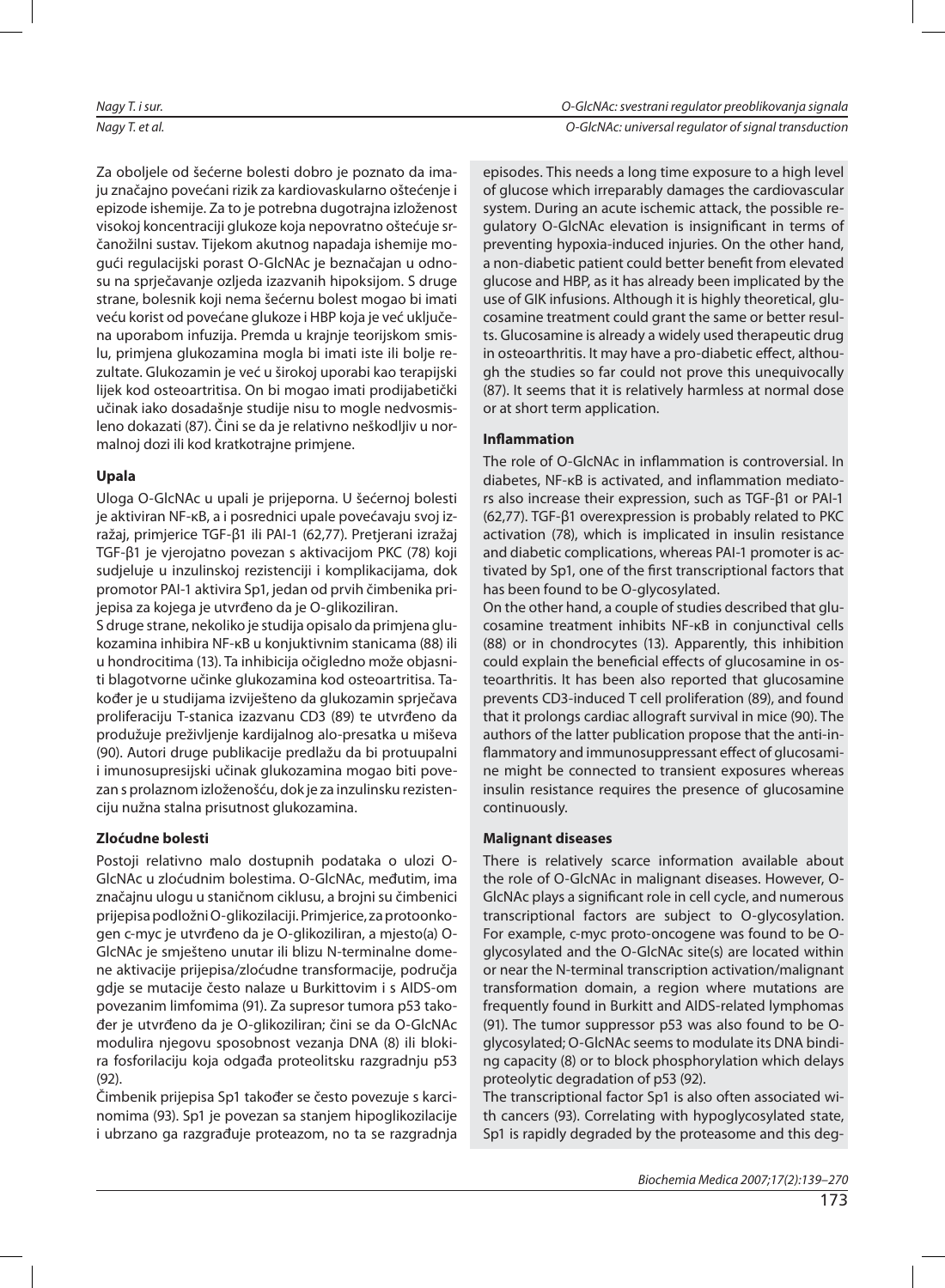može spriječiti primjenom glukoze ili glukozamina (41). Drugo, Sp1 sadrži jedinstveni ostatak O-GlcNAc čija modifikacija inhibira hidrofobne interakcije između Sp1 i dva spoja: proteinski povezanog čimbenika koji veže TATA (TA-FII110) te holo-Sp1 (61). Roos i sur. predlažu da Sp1 nakon vezanja DNA mora izgubiti svoj ostatak O-GlcNAc pomoću nes tal nog me ha niz ma uz fos fo ri la ci ju ka ko bi ve zao TA-FII110, holo-Sp1 i pokrenuo prijepis.

Hipermetilirani gen u karcinomu 1 (HIC1) je kandidat za gen supresora tumora kojega O-GlcNAc modificira u nekoliko zloćudnih staničnih linija; čini se, međutim, da Oglikozilacija utječe na stabilnost, a ne afinitet za vezanje DNA (94). Konačno, O-GlcNAc može modificirati i RNA polimerazu II. Jedna studija izvještava da OGT međusobno djeluje s kompleksom histonske deacetilaze vezanjem na korepresor mSin3A te potiskuje prijepis usporedo s deacetilacijom histona. mSin3A usmjerava OGT na promotore kako bi inaktivirao čimbenike prijepisa i RNA polimerazu II modifikacijom O-GlcNAc (95).

Način na koji O-GlcNAc utječe na razvoj zloćudnih poremećaja još uvijek je sporan zato jer O-GlcNAc može spriječiti razgradnju čimbenika prijepisa, no čini se da također izravno blokira ili aktivira te iste čimbenike. Za razumijevanje složenog ponašanja O-glikozilacije biti će potrebno uzeti u obzir lokalizaciju, prostornu organizaciju OGT te također kartiranje pojedinačnih (a moguće i višestrukih) mjesta za O-GlcNAc na čimbenicima prijepisa.

## **Zak ljuč ci**

Dokazi utvrđeni tijekom posljednja dva desetljeća ukazuju na O-GlcNAc kao jedinstven no važan unutarstanični signalni mehanizam koji obuhvaća i sudjeluje u skoro svakom staničnom događaju, bilo fiziološkom ili patološkom. Premda je O-glikozilacija općenit, uobičajen proces u stanici kojega regulira jedan enzim - OGT, mehanizam, učinci i proteini podložni modifikaciji O-GlcNAc su visokospecifični. To se postiže prostornom i vremenskom organizacijom te usklađenošću s fosforilacijom. Modulacija ne koliko signalnih događaja u šećernoj bolesti, stresu, zloćudnim bolestima ili u upali nesumnjivo zaslužuje pozornost u daljnjem istraživanju. Premda su povećane koncentracije O-GlcNAc očigledno štetne u šećernoj bolesti, razjašnjenje njegove uloge u odgovoru na akutni stres moglo bi predstavljati veliki korak naprijed prema poboljšanoj prevenciji ishemijskih/reperfuzijskih ozljeda. Možemo se na da ti da će bolje razu mijevanje O-GlcNAc u budućnosti pomoći kako u smanjenju komplikacija šećerne bolesti, tako i u povećanju životnog vijeka bolesnika s ishemijom.

radation can be prevented by glucose or glucosamine treatment (41). Second, Sp1 contains a single O-GlcNAc residue whose modification inhibits hydrophobic interactions between Sp1 and two partners, the TATA binding protein-associated factor (TAFII110) and holo-Sp1 (61). Roos et al. propose that, upon DNA binding, Sp1 has to lose its O-GlcNAc residue by a flip-flop mechanism with phosphorylation in order to bind TAFII110, holo-Sp1 and induce transcription.

The 'hypermethylated in cancer 1' gene (HIC1) is a candidate tumor suppressor gene, and is modified by O-GlcNAc in a number of malignant cell lines; however, the O-glycosylation seems to affect stability and not DNA binding affinity (94). Finally, RNA polymerase II can be modified by O-GlcNAc. It has been reported that OGT interacts with a histone deacetylase complex by binding to the corepressor mSin3A, and represses transcription in parallel with histone deacetylation. mSin3A targets OGT to promoters to inactivate transcriptional factors and RNA polymerase II by O-GlcNAc modification (95).

The mode in which O-GlcNAc influences the development of malignancies is still controversial, since it can prevent the degradation of transcriptional factors, but also seems to directly block or activate the same factors. Understanding the complex behavior of O-glycosylation will require taking into account the localization, spatial organization of OGT and also the mapping of the individual (and possibly multiple) O-GlcNAc sites on transcriptional factors.

## **Con clu sio ns**

The evidence established in the last two decades shows that O-GIcNAc is a unique, but important intracellular signaling mechanism, covering and participating in almost every cellular event, being either physiological or patho-physiological. Although O-glycosylation is a general, common process in the cell regulated by a single enzyme - OGT -, the mechanism, the effects of, and the proteins subjected to O-GlcNAc modifications are highly specific. This is achieved by spatial and timed organization, and by a harmonized coordination with phosphorylation. The modulation of a number of signaling events in diabetes, stress, malignant diseases or in inflammation undoubtedly deserves the attention in further research. Although elevated levels of O-GlcNAc are clearly detrimental in diabetes, clarifying its role in acute stress response could be a great step forward to improve the prevention of ischemia/reperfusion injuries. Hopefully the better understanding of O-GlcNAc in the future will help to both reduce diabetic complications and to increase the life expectancy of ischemic patients.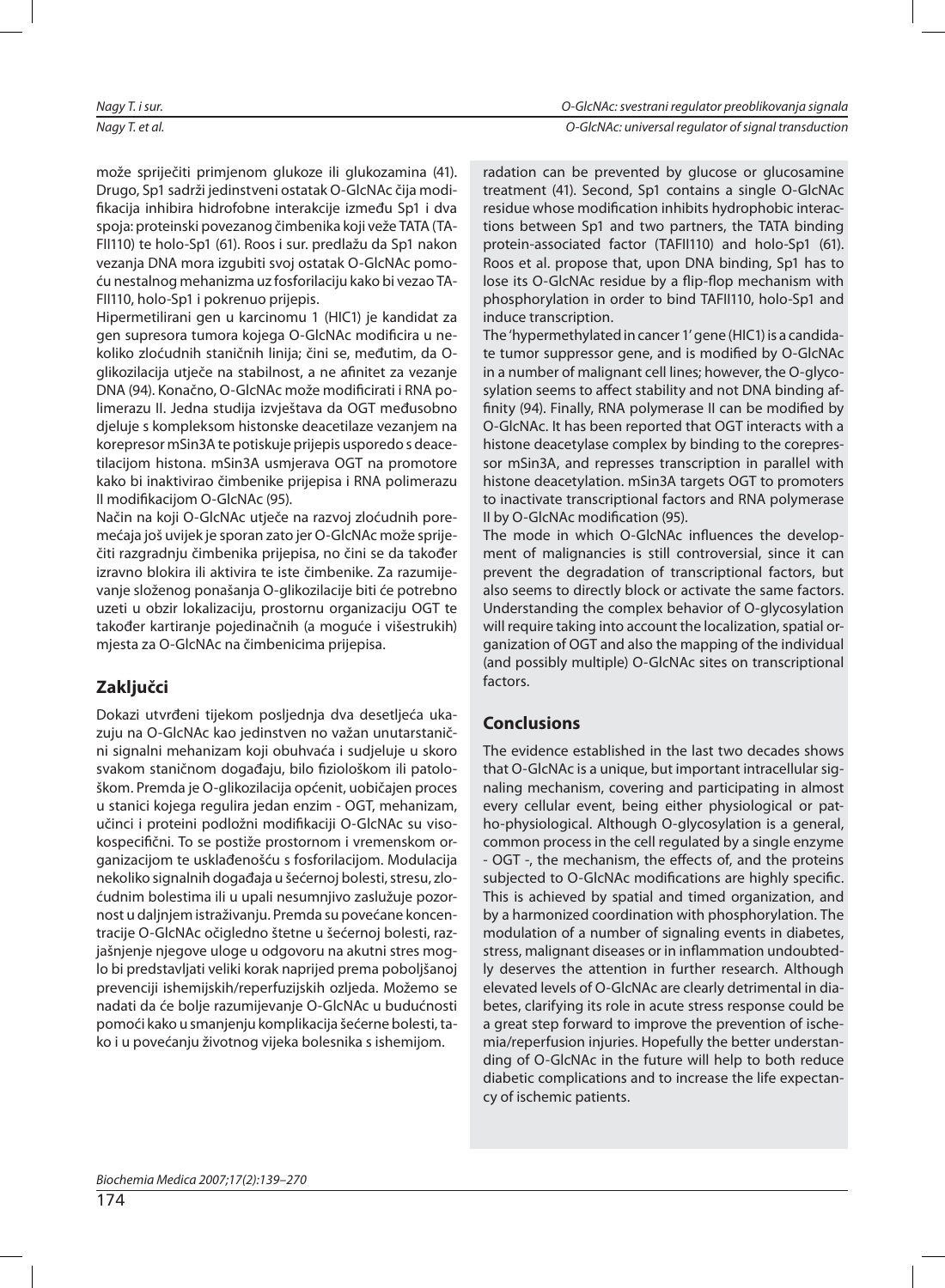## **Ad re sa za do pi si va nje:**

Gabor L. Kovacs Institute of Laboratory Medicine Faculty of Medicine University of Pecs Ifjusag str. 13 **H-7624 Pecs** Hungary e-poš ta: ga bor.l.kovacs@aok.pte.hu tel: +36 72 536 120 fa ks: +36 72 536 121

#### Nagy T. i sur. O-GlcNAc: svestrani regulator preoblikovanja signala

Nagy T. et al. **Nagy T. et al.** O-GlcNAc: universal requlator of signal transduction

#### **Corresponding author:**

Gabor L. Kovacs Institute of Laboratory Medicine Faculty of Medicine University of Pecs Ifjusag str. 13 **H-7624 Pecs** Hungary e-mail: gabor.l.kovacs@aok.pte.hu pho ne: +36 72 536 120 fax: +36 72 536 121

### **Li te ra tu ra/References**

- Zachara NE, Hart GW. Cell signaling, the essential role of O-GlcNAc! Biochim Biophys Acta 2006;1761:599-617.
- Torres CR, Hart GW. Topography and polypeptide distribution of terminal N-acetylglu cosamine residues on the surfaces of intact lymphocytes. Evidence for O-linked GlcNAc. J Biol Chem 1984;259:3308-17.
- 3 Wells L, Vosseller K, Hart GW. A role for N-acetylalucosamine as a nutrient sensor and mediator of insulin resistance. Cell Mol Life Sci 2003;60:222-8.
- Slawson C, Zachara NE, Vosseller K, Cheung WD, Lane MD, Hart GW. Perturbations in O-linked beta-N-acetylglucosamine protein modification cause severe defects in mitotic progression and cytokinesis. J Biol Chem 2005;280:32944-56.
- Lamarre-Vincent N, Hsieh-Wilson LC. Dynamic glycosylation of the transcription factor CREB: a potential role in gene regulation. J Am Chem Soc 2003;125:6612–3.
- 6 Jackson SP, Tjian R. O-glycosylation of eukaryotic transcription factors: implications for mechanisms of transcriptional regulation. Cell 1988; 55:125–33.
- 7 James LR, Tang D, Ingram A, Ly H, Thai K, Cai L, Scholey JW. Flux through the hexosamine pathway is a determinant of nuclear factor κB-dependent promoter activation. Diabetes 2002:51:1146-56.
- 8 Shaw P, Freeman J, Bovey R, Iggo R. Regulation of specific DNA binding by p53: evidence for a role for O-glycosylation and charged residues at the carboxy-terminus. Oncogene 1996;12:921-30.
- 9 Hiromura M, Choi CH, Sabourin NA, Jones H, Bachvarov D, Usheva A. YY1 is requlated by O-linked N-acetylglu cosaminylation (O-GlcNA cylation). J Biol Chem 2003;278:14046–52.
- 10 Buse MG. Hexosamines, insulin resistance, and the complications of diabetes: current status. Am J Physiol Endocrinol Metab 2006;290:E1-E8.
- 11 Zachara NE, O'Donnell N, Cheung WD, Mercer JJ, Marth JD, Hart GW. Dynamic O-GlcNAc modification of nucleocytoplasmic proteins in response to stress. A survival response of mammalian cells. J Biol Chem 2004;279:30133-42.
- 12 Fulop N, Marchase RB, Chatham JC. Role of protein O-linked N-acetylglucosamine in mediating cell function and survival in the cardiovascular system. Cardiovasc Res 2007;73:288-97.
- Largo R, Alvarez-Soria MA, Diez-Ortego I, Calvo E, Sanchez-Pernaute O, Egido J, Herrero-Beaumont G. Glucosamine inhibits IL-1beta-induced NFkappaB activation in human osteoarthritic chondrocytes. Osteoarthritis Cartilage 2003;11:290-8.
- 14 Liu J, Pang Y, Chang T, Bounelis P, Chatham JC, Marchase RB. Increased hexosamine biosynthesis and protein O-GlcNAc levels associated with myocardial protection against calcium paradox and ischemia. J Mol Cell Cardiol 2006;40:303-12.
- 15 Snow DM, Hart GW. Nuclear and cytoplasmic glycosylation. Int Rev Cytol 1998;181:43-74.
- 16 Nagy T, Champattanachai V, Marchase RB, Chatham JC. Glucosamine inhibits angiotensin II-induced cytoplasmic Ca2+ elevation in neonatal cardiomyocytes via protein-associated O-linked N-acetylglucosamine. Am J Physiol Cell Physiol 2006;290:C57-65.
- 17 Lefebvre T, Ferreira S, Dupont-Wallois L, Bussiere T, Dupire MJ, Delacourte A, et al. Evidence of a balance between phosphorylation and O-GlcNAc glycosylation of Tau proteins–a role in nuclear localization. Biochim Biophys Acta 2003;1619:167-76.
- 18 Kelly WG, Dahmus ME, Hart GW. RNA polymerase II is a glycoprotein. Modification of the COOH-terminal domain by O-GlcNAc. J Biol Chem 1993;268:10416–24.
- 19 Federici M, Menghini R, Mauriello A, Hribal ML, Ferrelli F, Lauro D, et al. Insulin-dependent activation of endothelial nitric oxide synthase is impaired by O-linked glycosylation modification of signaling proteins in human coronary endothelial cells. Circulation 2002;106:466-72.
- 20 Reason AJ, Morris HR, Panico M, Marais R, Treisman RH, Haltiwanger RS, et al. Localization of O-GlcNAc modification on the serum response transcription factor. J Biol Chem 1992;267:16911-21.
- 21 Parker GJ, Lund KC, Taylor RP, McClain DA. Insulin resistance of glycogen synthase mediated by o-linked N-acetylglucosamine. J Biol Chem 2003;278:10022–7.
- 22 Shafi R, Lyer SP, Ellies LG, O'Donnell N, Marek KW, Chui D, et al. The O-GIcNAc transferase gene resides on the X chromosome and is essential for embryonic stem cell viability and mouse ontogeny. Proc Natl Acad Sci USA 2000;97:5735–9.
- 23 Kreppel LK, Blomberg MA, Hart GW. Dynamic glycosylation of nuclear and cytosolic proteins: cloning and characterization of a unique O-GIcNAc transferase with multiple tetratricopeptide repeats. J Biol Chem 1997;272:9308–15.
- Wells L, Gao Y, Mahoney JA, Vosseller K, Chen C, Rosen A, Hart GW Dynamic O-glycosylation of nuclear and cytosolic proteins: further characterization of the nucleocytoplasmic beta-N-acetylglucosaminida se, O-GlcNA ca se. J Biol Chem 2002;277:1755–61.
- 25 Comer FI, Vosseller K, Wells L, Accavitti MA, Hart GW. Characterization of a mouse monoclonal antibody specific for O-linked N-acetylglucosamine. Anal Biochem 2001;293:169-77.
- 26 Snow CM, Senior A, Gerace L. Monoclonal antibodies identify a group of nuclear pore complex glycoproteins. J Cell Biol 1987;104:1143-56.
- 27 James LR, Fantus IG, Goldberg H, Ly H, Scholey JW. Overexpression of GFAT activates PAI-1 promoter in mesangial cells. Am J Physiol Renal Physiol 2000;279:F718-27.
- 28 McClain DA, Lubas WA, Cooksey RC, Hazel M, Parker GJ, Love DC, Hanover JA. Altered glycan-dependent signaling induces insulin resistance and hyperleptinemia. Proc Natl Acad Sci USA 2002;99:10695-9.
- 29 Clark RJ, McDonough PM, Swanson E, Trost SU, Suzuki M, Fukuda M, Dillmann WH. Diabetes and the accompanying hyperglycemia impairs cardiomyocyte calcium cycling through increased nuclear O-GlcNAcyla tion. J Biol Chem 2003;278:44230-7.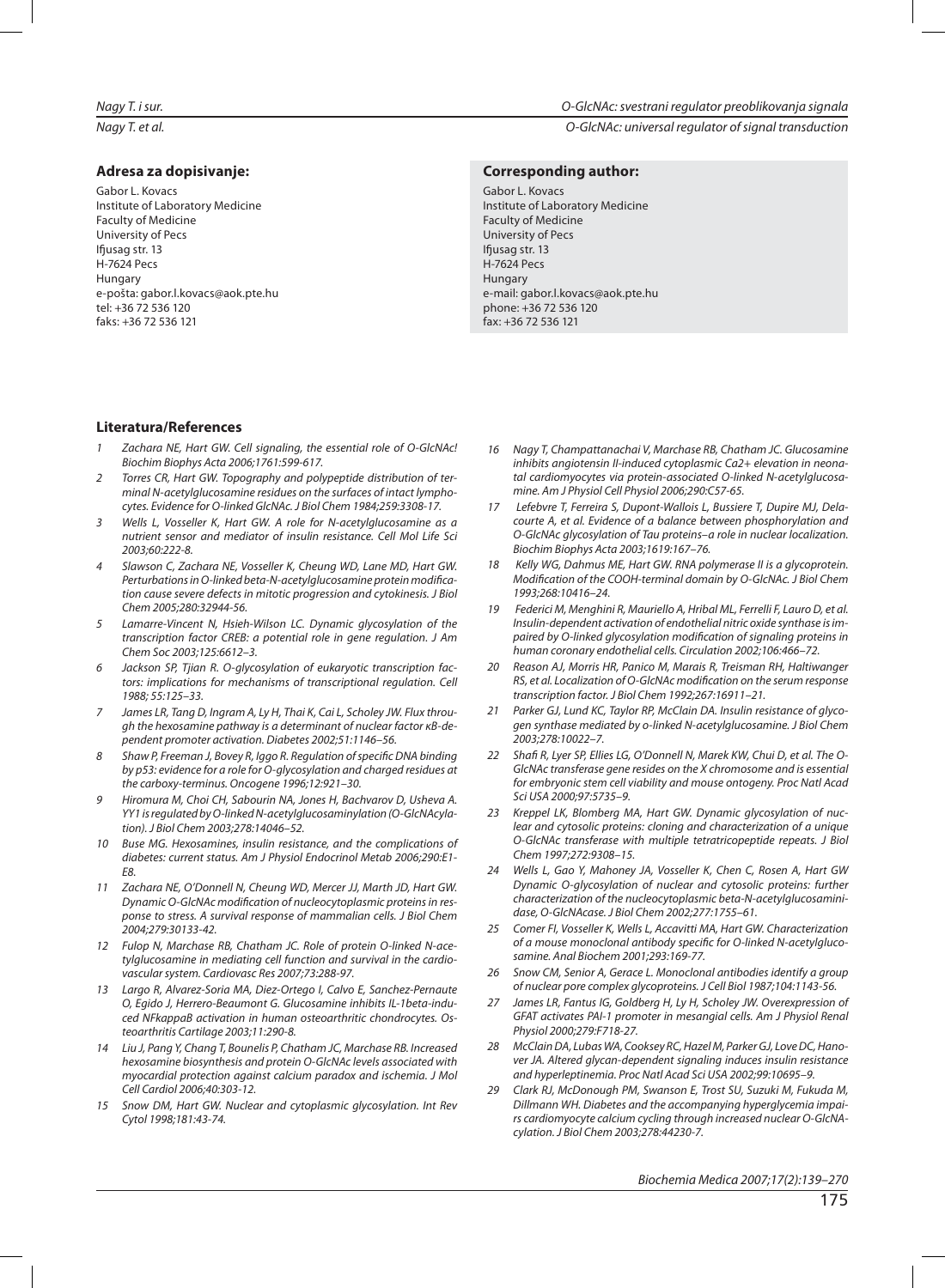Nagy T. et al. **Contract to the contract of signal transduction** of signal transduction

- 30 Hresko RC, Heimberg H, Chi MM, Mueckler M. Glucosamine-induced insulin resistance in 3T3-L1 adipocytes is caused by depletion of intracellular ATP. J Biol Chem 1998;273:20658-68.
- 31 Liu J, Marchase RB, Chatham JC. Glutamine-induced protection of isolated rat heart from ischemia/reperfusion injury is mediated via the hexosamine biosynthesis pathway and increased protein O-GlcNAc levels. J Mol Cell Cardiol 2007;42:177-85.
- 32 Konrad RJ, Zhang F, Hale JE, Knierman MD, Becker GW, Kudlow JE. Alloxan is an inhibitor of the enzyme O-linked N-acetylglucosamine transferase. Biochem Biophys Res Commun. 2002;293:207-12.
- 33 Haltiwanger RS, Grove K, Philipsberg GA. Modulation of O-linked Nacetylglucosamine levels on nuclear and cytoplasmic proteins in vivo using the peptide O-GlcNAc-beta-N-acetylglucosaminidase inhibitor O-(2-acetamido-2-deoxy-D-glucopyranosylidene)amino-N-phenylcarbamate. J Biol Chem 1998;273:3611-7.
- Konrad RJ, Mikolaenko I, Tolar JF, Liu K, Kudlow JE. The potential mechanism of the diabetogenic action of streptozotocin: inhibition of pancreatic β-cell O-GlcNAc-selective N-acetyl-β-D-glucosaminidase. Biochem J 2001;356:31–41.
- Griffith LS, Schmitz B. O-linked N-acetylglucosamine levels in cerebellar neurons respond reciprocally to pertubations of phosphorylation. Eur J Biochem 1999;262:824-31.
- 36 Vosseller K, Wells L, Lane MD, Hart GW. Elevated nucleocytoplasmic glycosylation by O-GlcNAc results in insulin resistance associated with defects in Akt activation in 3T3-L1 adipocytes. Proc Natl Acad Sci USA 2002;99:5313–8.
- Wells L, Kreppel LK, Comer FI, Wadzinski BE, Hart GW. OglcNAc transferase is in a functional complex with protein phosphatase 1 catalytic subu ni ts. J Biol Chem 2004;279:38466–70.
- 38 Robertson LA, Moya KL, Breen KC. The potential role of tau protein Oglycosylation in Alzheimer's disease. J Alzheimers Dis 2004;6:489-95.
- 39 Fulop N, Zhang Z, Marchase RB, Chatham JC. Glucosamine cardioprotection in perfused rat heart associated with increased O-Linked N-acetylglu cosamine protein modification and altered p38 activation. Am J Physiol Heart Circ Physiol 2007;292:H2227-36.
- Cheng X, Hart GW. Alternative O-glycosylation/O-phosphorylation of serine-16 in murine estrogen receptor beta: posttranslational regulation of turnover and transactivation activity. J Biol Chem 2001;276:10570–5.
- Han I, Kudlow JE. Reduced O-glycosylation of Sp1 is associated with increased proteasome susceptibility. Mol Cell Biol 1997;17:2550-8.
- 42 Zhang F, Su K, Yang X, Bowe DB, Paterson AJ, Kudlow JE. OglcNAc modification is an endogenous inhibitor of the proteasome. Cell 2003;115:715–25.
- Kamemura K, Hart GW. Dynamic interplay between O-glycosylation and O-phosphorylation of nucleocytoplasmic proteins: a new paradigm for metabolic control of signal transduction and transcription. Prog Nucleic Acid Res Mol Biol 2003;73:107-36.
- Hawkins M, Barzilai N, Liu R, Hu M, Chen W, Rossetti L. Role of the glu cosamine pathway in fat-induced insulin resistance. J Clin Invest 1997;99:2173–82.
- Marshall S, Bacote V, Traxinger RR. Complete inhibition of glucose-induced desensitization of the glucose transport system by inhibitors of mRNA synthesis. Evidence for rapid turnover of glutamine:fructose-6phosphate amidotransferase. J Biol Chem 1991;266: 10155-61.
- Rossetti L, Hawkins M, Chen W, Gindi J, Barzilai N. In vivo glucosamine infusion induces insulin resistance in normoglycemic but not in hyperglycemic conscious rats. J Clin Invest 1995;96:132-40.
- 47 Robinson KA, Sens DA, Buse MG. Pre-exposure to glucosamine induces insulin resistance of glucose transport and glycogen synthesis in isolated rat skeletal muscles. Study of mechanisms in muscle and in rat-1 fibroblasts overexpressing the human insulin receptor. Diabetes 1993;42:1333–46.
- Ross SA, Chen X, Hope HR, Sun S, McMahon EG, Broschat K et al. Development and comparison of two 3T3-L1 adipocyte models of insulin resistance: increased glucose flux vs glucosamine treatment. Biochem Biop hys Res Com mun 2000;273: 1033–41.
- 49 Parker G, Taylor R, Jones D, McClain D. Hyperglycemia and inhibition of glycogen synthase in streptozotocin-treated mice: role of O-linked N-acetylglucosamine. J Biol Chem 2004;279:20636-42.
- 50 Oriente F, Formisano P, Miele C, Fiory F, Maitan MA, Vigliotta G, et al. Insulin receptor substrate-2 phosphorylation is necessary for protein kinase C zeta activation by insulin in L6hIR cells. J Biol Chem 2001;276:37109-19.
- 51 Kamemura K, Hayes BK, Comer FI, Hart GW. Dynamic interplay between O-glycosylation and O-phosphorylation of nucleocytoplasmic proteins: alternative glycosylation/phosphorylation of THR-58, a known mutational hot spot of c-Myc in lymphomas, is regulated by mitogens. J Biol Chem 2002;277:19229-35.
- 52 Walgren JL, Vincent TS, Schey KL, Buse MG. High glucose and insulin promote O-GlcNAc modification of proteins, including α-tubulin. Am J Physiol Endocrinol Metab 2003;284:424-34.
- King IA, Hounsell EF. Cytokeratin 13 contains O-glycosidically linked Nacetylglucosamine residues. J Biol Chem 1989;264:14022-8.
- 54 Chou CF, Smith AJ, Omary MB, Characterization and dynamics of O-linked glycosylation of human cytokeratin 8 and 18. J Biol Chem 1992;267:3901-6.
- 55 Hiromura M, Choi CH, Sabourin NA, Jones H, Bachvarov D, Usheva A. YY1 is regulated by O-linked N-acetylglucosaminylation (O-GlcNAcylation). J Biol Chem 2003;278:14046–52.
- 56 Boehmelt G, Wakeham A, Elia A, Sasaki T, Plyte S, Potter J, et al. Decreased UDP-GIcNAc levels abrogate proliferation control in EMeg32-deficient cells. EMBO J 2000;19:5092-104.
- Kelly WG, Hart GW. Glycosylation of chromosomal proteins: localization of O-linked N-acetylglucosamine in Drosophila chromatin. Cell 1989;57:243–51.
- Hanover JA, Cohen CK, Willingham MC, Park MK. O-linked N-acetylglu cosamine is attached to proteins of the nuclear pore. Evidence for cytoplasmic and nucleoplasmic glycoproteins. J Biol Chem 1987;262:9887–94.
- 59 Miller MW, Hanover JA. Functional nuclear pores reconstituted with beta 1-4 galactose-modified O-linked N-acetylglucosamine glycoproteins. J Biol Chem 1994;269:9289–97.
- 60 Whelan SA, Hart GW. Proteomic approaches to analyze the dynamic relationships between nucleocytoplasmic protein glycosylation and phosphorylation. Circ Res 2003;93:1047-58.
- 61 Roos MD, Su K, Baker JR, Kudlow JE. O-Glycosylation of an Sp1-derived peptide blocks known Sp1 protein interactions. Mol Cell Biol 1997;17:6472–80.
- 62 Goldberg HJ, Whiteside CI, Hart GW, Fantus IG. Posttranslational, reversible O-glycosylation is stimulated by high glucose and mediates plasminogen activator inhibitor-1 gene expression and Sp1 transcriptional activity in glomerular mesangial cells. Endocrinology 2006;147:222-31 Erratum in: Endocrinology 2006;147:5490.
- 63 Freund C, Schmidt-Ullrich R, Baurand A, Dunger S, Schneider W, Loser P, et al. Requirement of nuclear factor-kappaB in angiotensin IIand isoproterenol-induced cardiac hypertrophy in vivo. Circulation 2005;111:2319-25.
- 64 Umezawa K. Inhibition of tumor growth by NF-kappaB inhibitors. Cancer Sci 2006;97:990-5.
- Kim YH, Song M, Oh YS, Heo K, Choi JW, Park JM, et al. Inhibition of phospholipase C-beta1-mediated signaling by O-GlcNAc modification. J Cell Physiol 2006;207:689-96.
- 66 Schipke JD, Friebe R, Gams E. Forty years of glucose-insulin-potassium (GIK) in cardiac surgery: a review of randomized, controlled trials. Eur J Cardiothorac Surg 2006;29:479-85.
- 67 Schaffer SW, Croft CB, Solodushko V. Cardioprotective effect of chronic hyperglycemia: effect on hypoxia-induced apoptosis and necrosis. Am J Physiol Heart Circ Physiol 2000;278:H1948-54.
- Hunton DL, Lucchesi PA, Pang Y, Cheng X, Dell'Italia LJ, Marchase RB. Capacitative calcium entry contributes to nuclear factor of activated T-cells nuclear translocation and hypertrophy in cardiomyocytes. J Biol Chem 2002;277:14266-73.

Biochemia Medica 2007;17(2):139–270